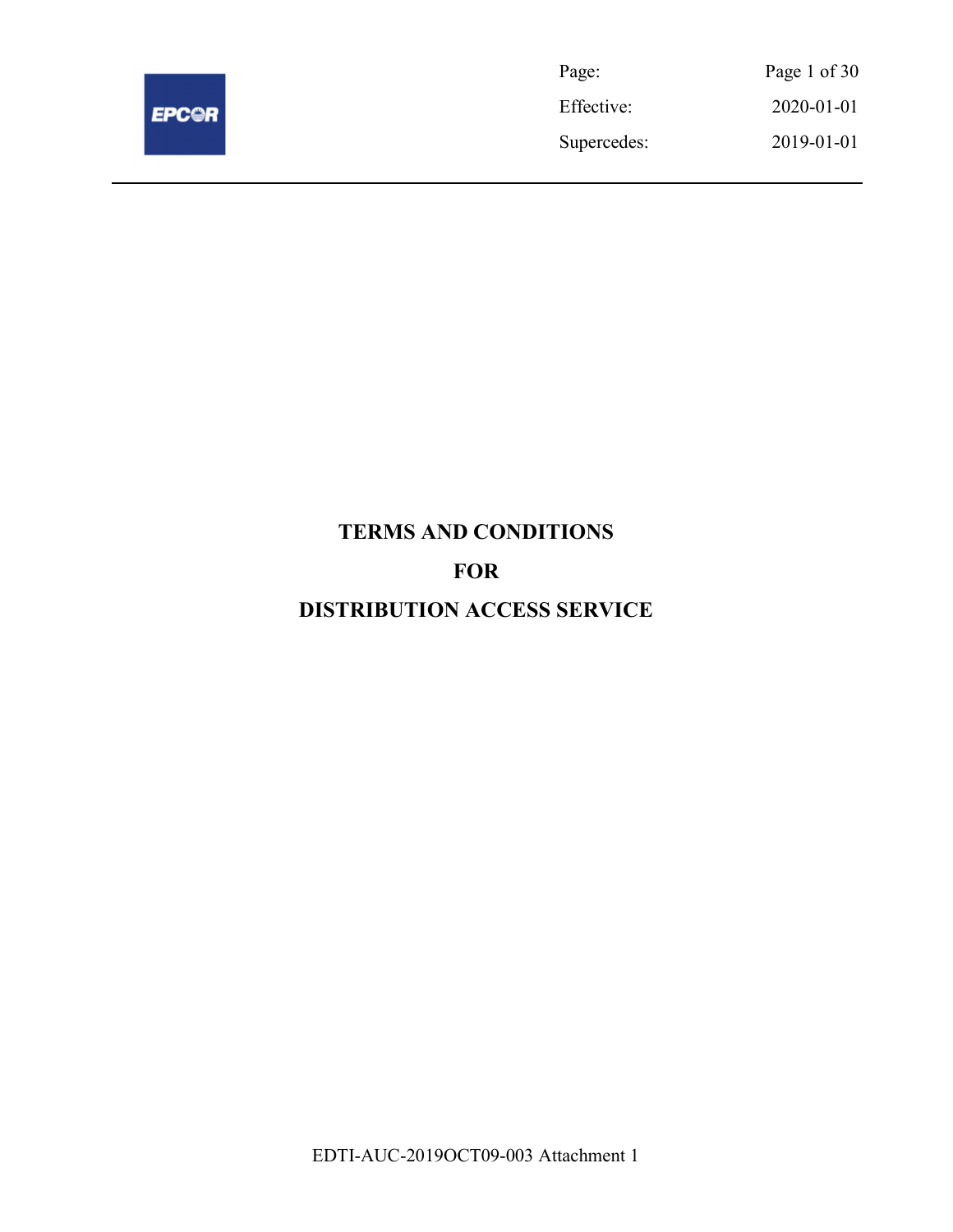

Page: Page 2 of  $30\,$ Effective: 2020-01-01 Supercedes: 2019-01-01

# **TABLE OF CONTENTS**

| 2.1  |                                                                     |  |
|------|---------------------------------------------------------------------|--|
| 2.2  |                                                                     |  |
| 2.3  |                                                                     |  |
| 2.4  |                                                                     |  |
|      |                                                                     |  |
| 3.1  |                                                                     |  |
| 3.2  |                                                                     |  |
| 3.3  |                                                                     |  |
| 3.4  |                                                                     |  |
| 3.5  |                                                                     |  |
| 3.6  |                                                                     |  |
| 3.7  |                                                                     |  |
| 3.8  |                                                                     |  |
|      |                                                                     |  |
| 4.1  | Customer Inquiries Related to Emergency Situations and Outages 11   |  |
| 4.2  |                                                                     |  |
|      |                                                                     |  |
| 5.1  |                                                                     |  |
| 5.2  |                                                                     |  |
| 5.3  |                                                                     |  |
|      |                                                                     |  |
| 6.1  |                                                                     |  |
| 6.2  |                                                                     |  |
| 6.3  |                                                                     |  |
| 6.4  | Billing Period and Information for Distribution Access Service  15  |  |
| 6.5  |                                                                     |  |
| 6.6  |                                                                     |  |
| 6.7  |                                                                     |  |
| 6.8  |                                                                     |  |
| 6.9  |                                                                     |  |
| 6.10 |                                                                     |  |
|      | <b>ARTICLE 7 - DISCONTINUANCE OF DISTRIBUTION ACCESS SERVICE 18</b> |  |
| 7.1  |                                                                     |  |
| 7.2  |                                                                     |  |
| 7.3  |                                                                     |  |
|      |                                                                     |  |
| 8.1  |                                                                     |  |
| 8.2  |                                                                     |  |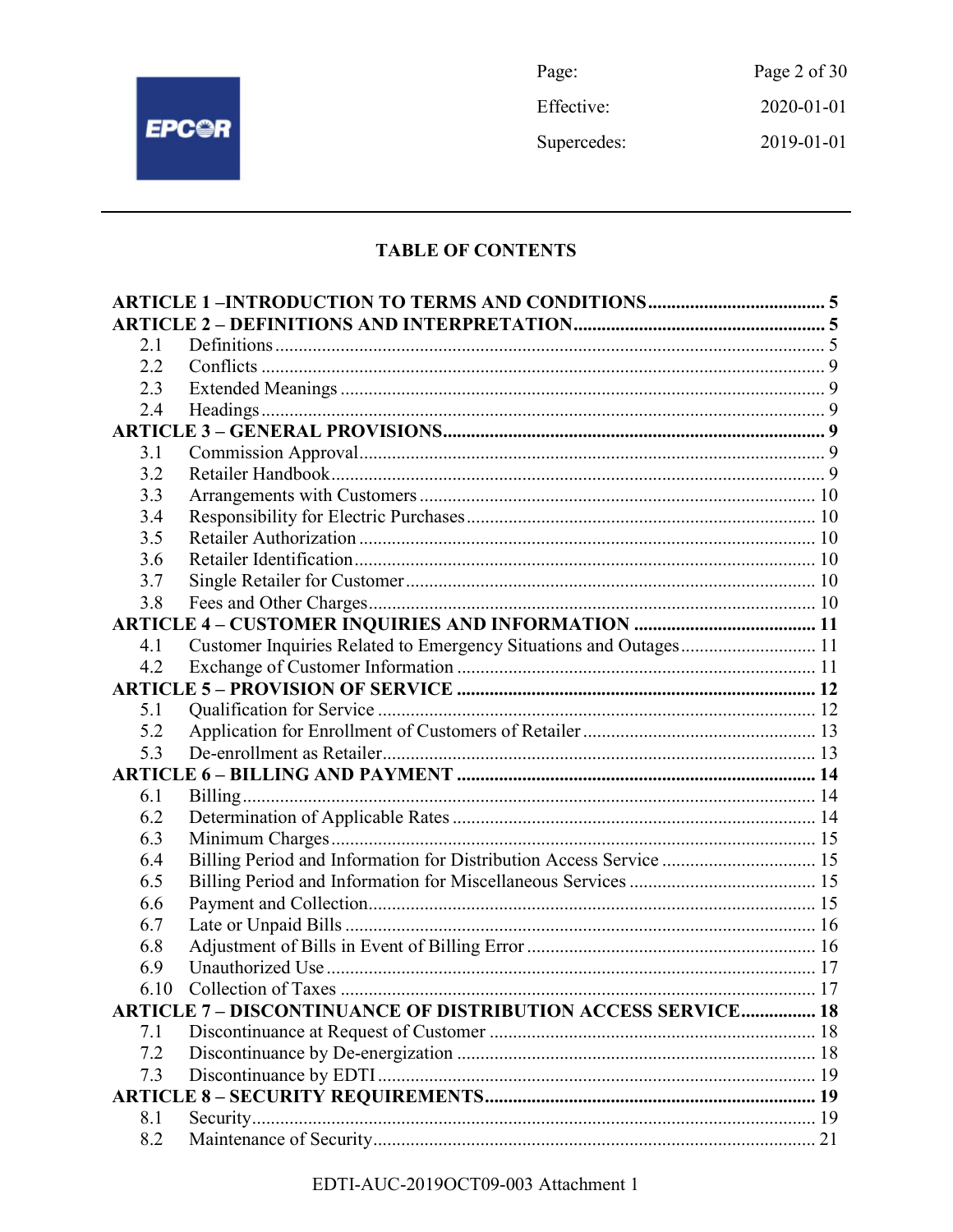

Page: Page 3 of 30 Effective: 2020-01-01 Supercedes: 2019-01-01

| 8.4                                                                                  |  |
|--------------------------------------------------------------------------------------|--|
|                                                                                      |  |
| 8.5                                                                                  |  |
|                                                                                      |  |
| 9.1                                                                                  |  |
| 9.2                                                                                  |  |
| 9.3                                                                                  |  |
| 9.4                                                                                  |  |
| 9.5                                                                                  |  |
| 9.6                                                                                  |  |
|                                                                                      |  |
| 10.1                                                                                 |  |
| 10.2                                                                                 |  |
|                                                                                      |  |
| 11.1                                                                                 |  |
| 11.2                                                                                 |  |
| 11.3                                                                                 |  |
|                                                                                      |  |
| 12.1                                                                                 |  |
| 12.2                                                                                 |  |
| 12.3                                                                                 |  |
| 12.4                                                                                 |  |
|                                                                                      |  |
| 13.1                                                                                 |  |
| 13.2                                                                                 |  |
| 13.3                                                                                 |  |
| 13.4                                                                                 |  |
| 13.5                                                                                 |  |
| 13.6                                                                                 |  |
| 13.7                                                                                 |  |
| 13.8                                                                                 |  |
| 13.9                                                                                 |  |
|                                                                                      |  |
|                                                                                      |  |
| <b>ARTICLE 14 - ADDITIONAL PROVISIONS RELATING TO SERVICES  29</b>                   |  |
| Independent System Operation or Transmission Facility Owner Requirements  29<br>14.1 |  |
| 14.2                                                                                 |  |
| 14.3                                                                                 |  |
| 14.4                                                                                 |  |
| 14.5                                                                                 |  |
| 14.6                                                                                 |  |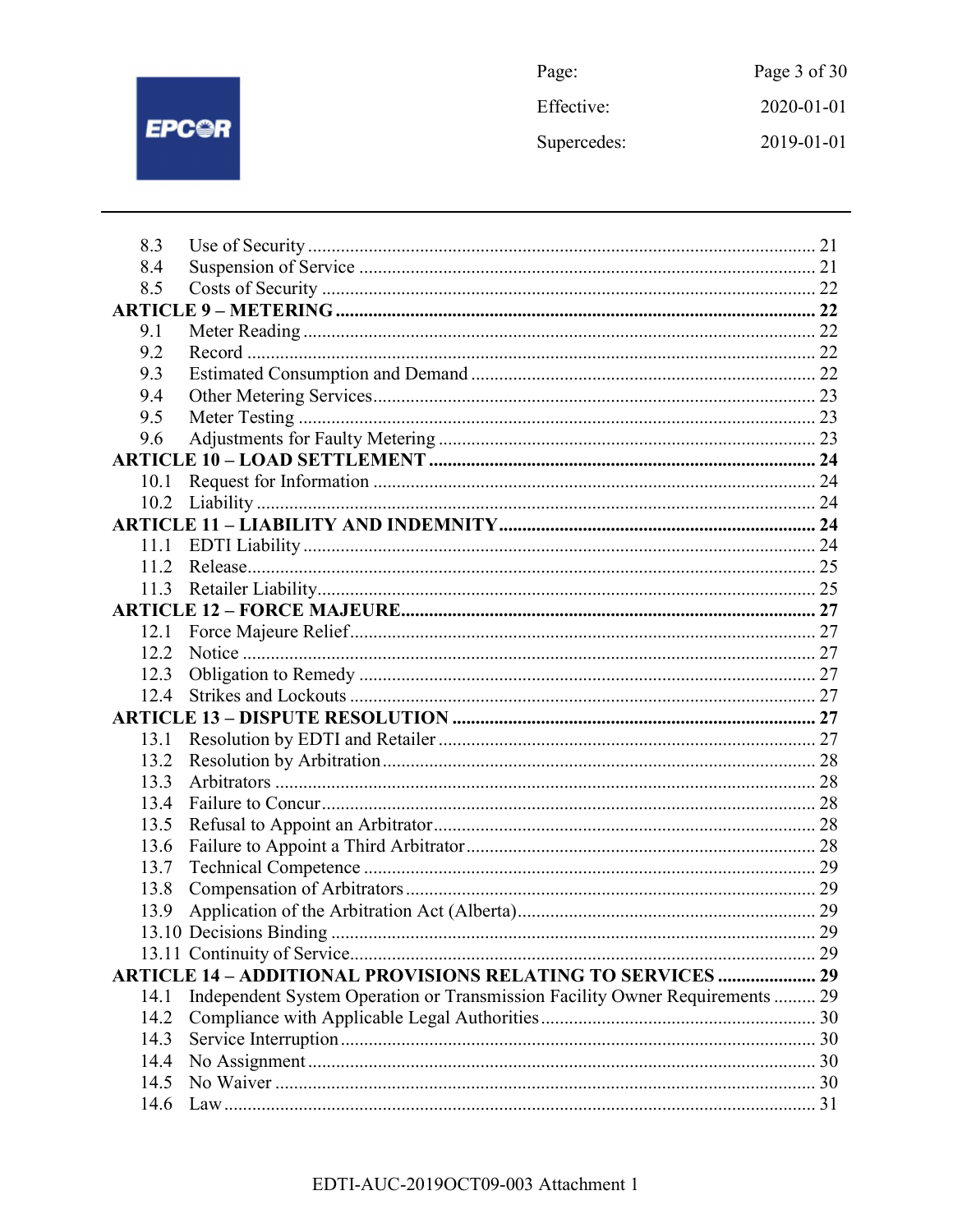| Page:       | Page 4 of 30 |
|-------------|--------------|
| Effective:  | 2020-01-01   |
| Supercedes: | 2019-01-01   |
|             |              |

#### ARTICLE 1 –INTRODUCTION TO TERMS AND CONDITIONS

These Terms and Conditions, as approved by the Alberta Utilities Commission (the "Commission"), form part of the Distribution Tariff of EPCOR Distribution & Transmission Inc. ("EDTI") and are established pursuant to section 102 of the *Electric Utilities Act 2003*, c. E-5.1. The Distribution Tariff is available for public inspection during normal business hours at the business offices of EDTI and can be accessed on EDTI's web site at:

https://www.epcor.com/products-services/power/Pages/terms-and-conditions.aspx

These Terms and Conditions apply to EDTI and its relationship with Retailers. All Retailers by virtue of their relationship with EDTI are deemed to have accepted these Terms and Conditions.

The service provided by EDTI hereunder is regulated by the Commission and parties having any inquiries or complaints regarding these Terms and Conditions may direct such inquiries or complaints directly to EDTI or to the Commission.

No agreement can provide for the waiver or alteration of any part of these Terms and Conditions unless such agreement is first filed with and approved by the Commission. Whenever the Commission approves an amendment to these Terms and Conditions, such amendment, including its effective date, will be posted on EDTI's website at:

https://www.epcor.com/products-services/power/Pages/terms-and-conditions.aspx

#### ARTICLE 2 – DEFINITIONS AND INTERPRETATION

#### 2.1 Definitions

The following words and phrases, whenever used in these Terms and Conditions or in an application, contract or agreement for service under these Terms and Conditions, shall have the meanings set forth below:

"Act" means the *Electric Utilities Act*, S.A. 2003, c. E-5.1, as re-enacted, amended or replaced from time to time;

"Business Day" means a business day is any day other than Saturday, Sunday or a holiday as defined in the Interpretation Act, R.S.A. 2000, c. I-8, as re-enacted, amended or replaced from time to time:

"Commission" or "AUC" means the Alberta Utilities Commission, formerly the Alberta Energy and Utilities Board, established under the Alberta Utilities Commission Act, R.S.A., 2007, c. A-37.2, as re-enacted, amended or replaced from time to time;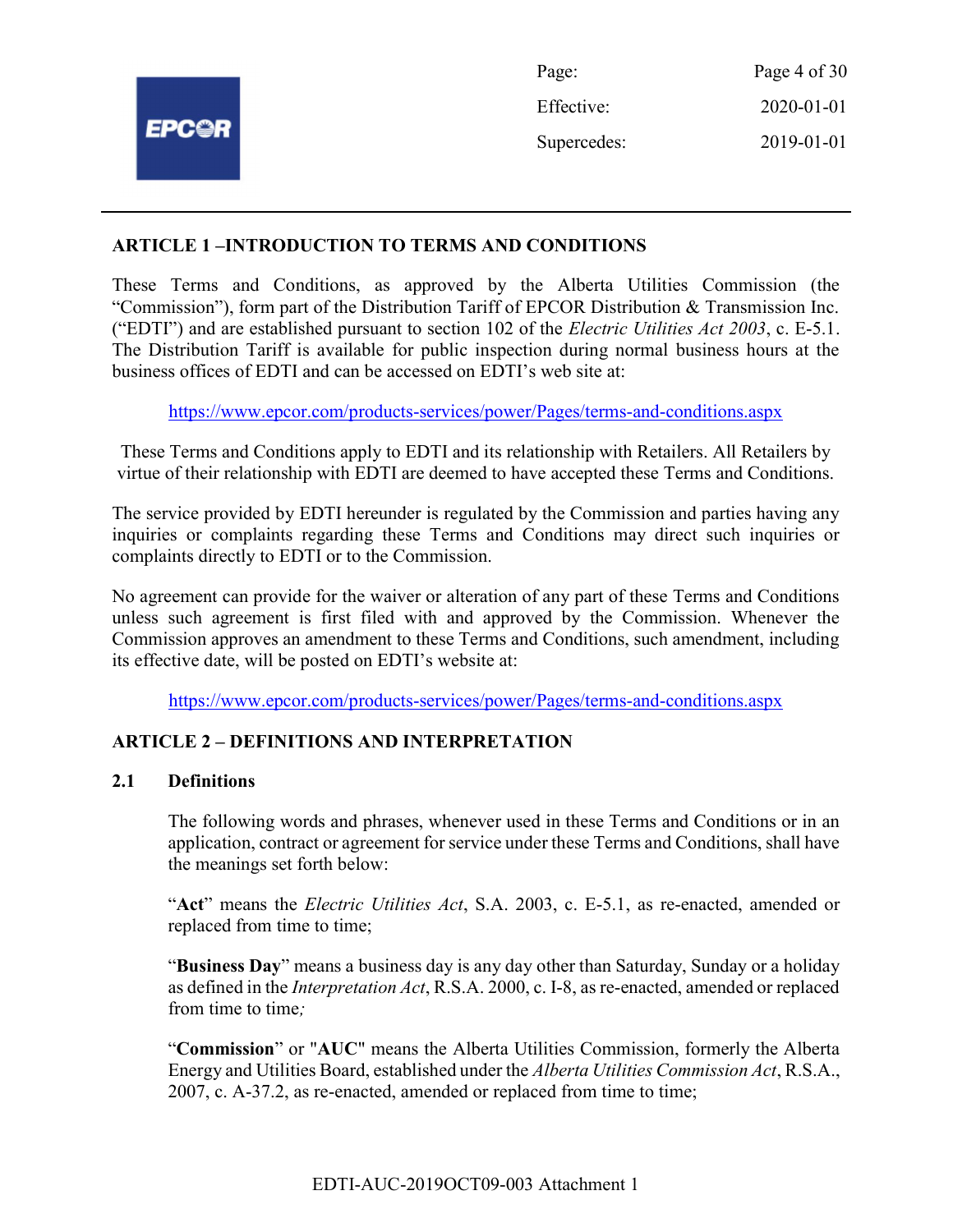

| Page:       | Page 5 of 30 |
|-------------|--------------|
| Effective:  | 2020-01-01   |
| Supercedes: | 2019-01-01   |

"Credit Rating" has the meaning given to it in the Distribution Tariff Regulation;

"Customer" means a person purchasing electricity for that person's own use from a Retailer;

"Customer Information" means Customer name, Customer telephone number, Customer mailing address, site contact name and site contact phone number and other Customer information that may be requested by EDTI;

"Customer Usage Information" means information regarding the historical electricity consumption of a Customer;

"De-energization" has the meaning attributed to it in the Settlement System Code and "De-energized" and "De-energize" have correlative meanings;

"Default Supplier" means a Retailer appointed by EDTI pursuant to section 3 of the RRR Regulation;

"Distribution Access Service" has the meaning given to it in the Act;

"Distribution Services Agreement" means an agreement between EDTI and a Retailer for the provision of the applicable Distribution Access Service;

"Distribution Tariff" means a distribution tariff prepared by EDTI and approved by the Commission in accordance with section 102 of the Act, which consists of the Rate Schedules, these Terms and Conditions, the Terms and Conditions for Distribution Connection Services and the Distribution Tariff Policies;

"Distribution Tariff Policies" means the part of EDTI's Distribution Tariff that sets out the policies applied by EDTI in implementing the Rate Schedules, these Terms and Conditions and the Terms and Conditions for Distribution Connection Services;

"Distribution Tariff Regulation" means the Distribution Tariff Regulation, A.R. 162/2003, as amended from time to time;

"Distribution Tariff Services" means all services provided by EDTI under the Distribution Tariff;

"EDTI" or "EPCOR Distribution & Transmission" means EPCOR Distribution & Transmission Inc., and for certainty includes its predecessor in interest by amalgamation EPCOR Distribution Inc.;

"Electricity Services" means the services associated with the provision of electricity to a person, including the exchange of electric energy, making financial arrangements to

EDTI-AUC-2019OCT09-003 Attachment 1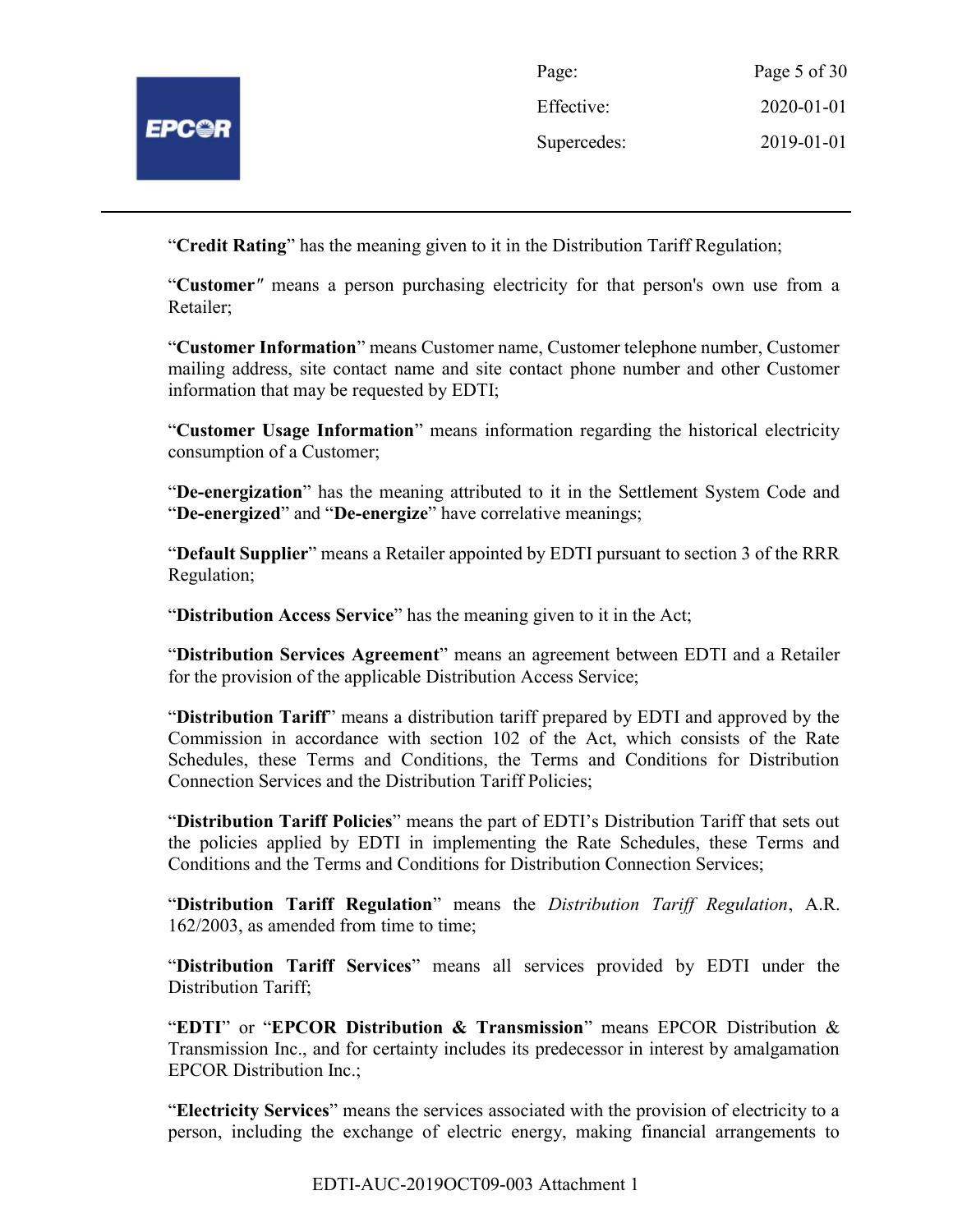

| Page:       | Page 6 of 30 |
|-------------|--------------|
| Effective:  | 2020-01-01   |
| Supercedes: | 2019-01-01   |

manage financial risk associated with the pool price, Distribution Access Service, system access service, ancillary services, billing, metering, performing load settlement and any other services specified in regulations made under the Act;

"Energy" means electric energy (normally expressed in kiloWatt hours (kWh) or kilowatts  $(kW)$ ;

"Energization" has the meaning attributed to it in the Settlement System Code

"Facilities" means physical plant (including, without limitation, distribution lines, transformers, meters, equipment, machinery and other electrical apparatus) on EDTI's side of the Point of Service interconnection excluding transmission facilities;

"Fee Schedule" means the fees and charges set forth in Table 2 of DT – Schedule 1 Miscellaneous Services Schedule to EDTI's Distribution Tariff;

"Force Majeure" means circumstances not reasonably within the control of EDTI, including acts of God, strikes, lockouts or other industrial disturbances, acts of the public enemy, wars, blockades, insurrections, riots, epidemics, landslides, lightning, earthquakes, fires, storms, floods, high water, washouts, inclement weather, orders or acts of civil or military authorities, civil disturbances, explosions, breakdown or accident to equipment, mechanical breakdowns, the intervention of federal, provincial, state or local government or from any of their agencies or boards, the order or direction of any court, and any other cause, whether of the kind herein enumerated or otherwise, provided that the lack of funds shall not constitute a circumstance not reasonably within the control of EDTI;

"Independent System Operator" or "ISO" means the corporation established by section 7 of the Act;

"Interconnected Electric System" means all transmission facilities and electric distribution systems in Alberta that are interconnected;

"Load" means energy consumed by Customers together with allocated losses and unaccounted for energy;

"Load Settlement" means "load settlement" as defined in the Act.

"Minimum Charge" has the meaning given to it in EDTI's Terms and Conditions for Distribution Connection Services;

"Miscellaneous Services" means the various services available from EDTI under the Distribution Tariff other than Distribution Access Service;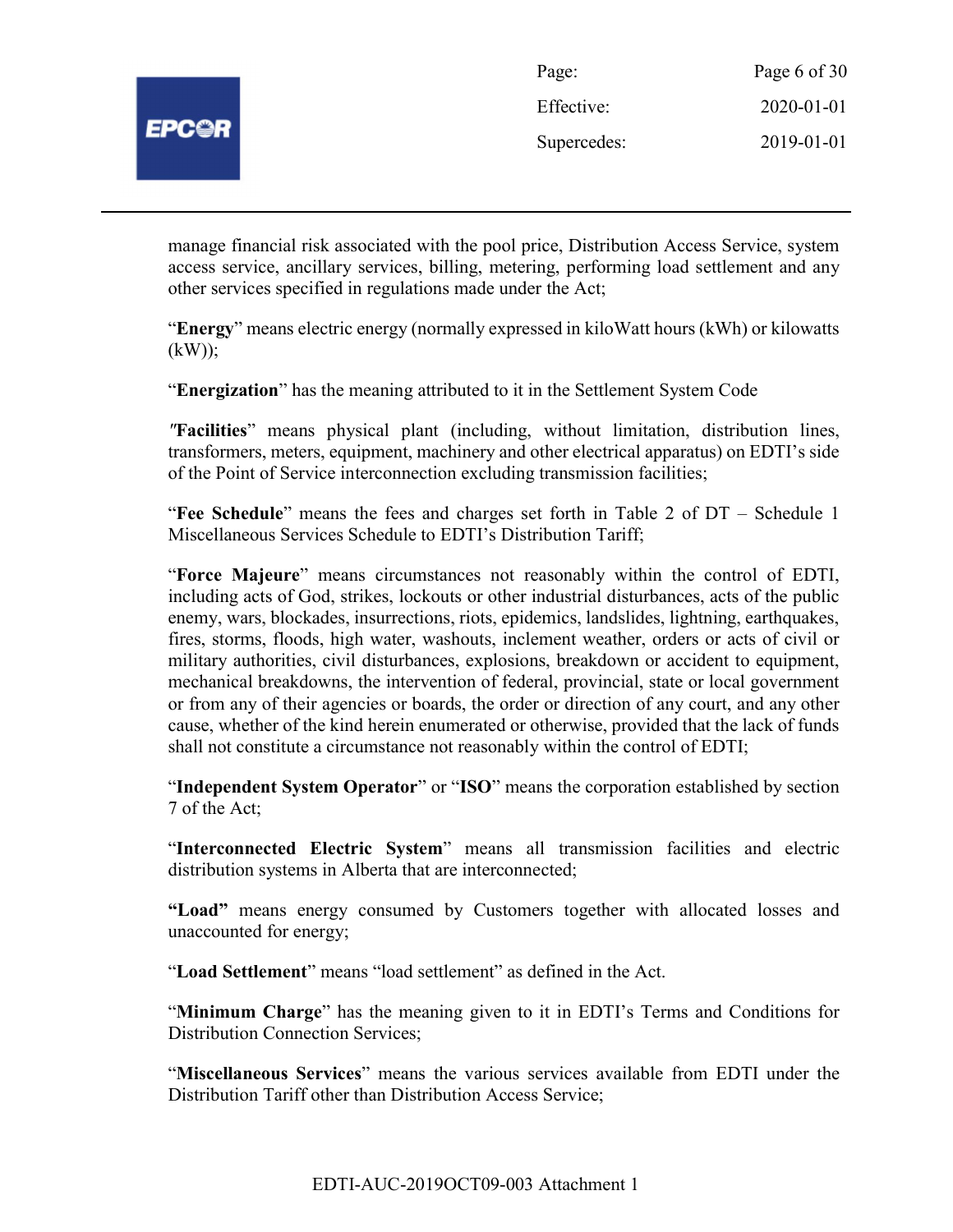| Page:       | Page 7 of 30 |
|-------------|--------------|
| Effective:  | 2020-01-01   |
| Supercedes: | 2019-01-01   |

"Point of Service" means the point at which EDTI's service conductors are connected to the conductors or apparatus of a Customer;

"Power Pool" means the scheme operated by the Independent System Operator for the exchange of Energy and financial settlement for the exchange of Energy;

"Rate Schedules" means the schedules of EDTI's Distribution Tariff that set out charges;

"RRR Regulation" means the Roles, Relationships and Responsibilities Regulation, A.R. 169/2003, as amended from time to time;

"Regulations" means regulations made under the Act;

"RRO Regulation" means the Regulated Rate Option Regulation, A.R. 262/2005, as amended from time to time.

"Regulated Rate Tariff" means a regulated rate tariff for the provision of Electricity Services to eligible customers prepared by EDTI, or a person with whom EDTI makes arrangements to do so, pursuant to section 102 of the Act;

"Retailer" means a person who sells or provides Electricity Services directly to Customers and carries out the functions and duties of a "retailer" under the Act, and includes a Default Supplier, the person with whom EDTI has made arrangements to provide the Regulated Rate Tariff to eligible customers, and Self-Retailers;

"Retailer Handbook" means the guide, as amended from time to time, prepared by EDTI which sets out procedures in relation to the provision of Distribution Access Service under these Terms and Conditions.

"Retailer Identification" means the 9 digit number that uniquely represents each Retailer operating within Alberta. The Canada Customs and Revenue Agency business number will be used as the Retailer ID;

"Retailer of Record" means the Retailer who is listed in EDTI's records through the procedures outlined in these Terms and Conditions, and thereby recognized by EDTI and the Settlement System Code, as a particular Customer's Retailer for a Point of Service at a particular time;

"Self-Retailer" means a person carrying out Retailer functions to obtain electricity services solely for its own use;

"Service Connection" means the Facilities required to physically connect the Customer's facilities to EDTI's electric distribution system to permit the Customer to obtain Distribution Access Service;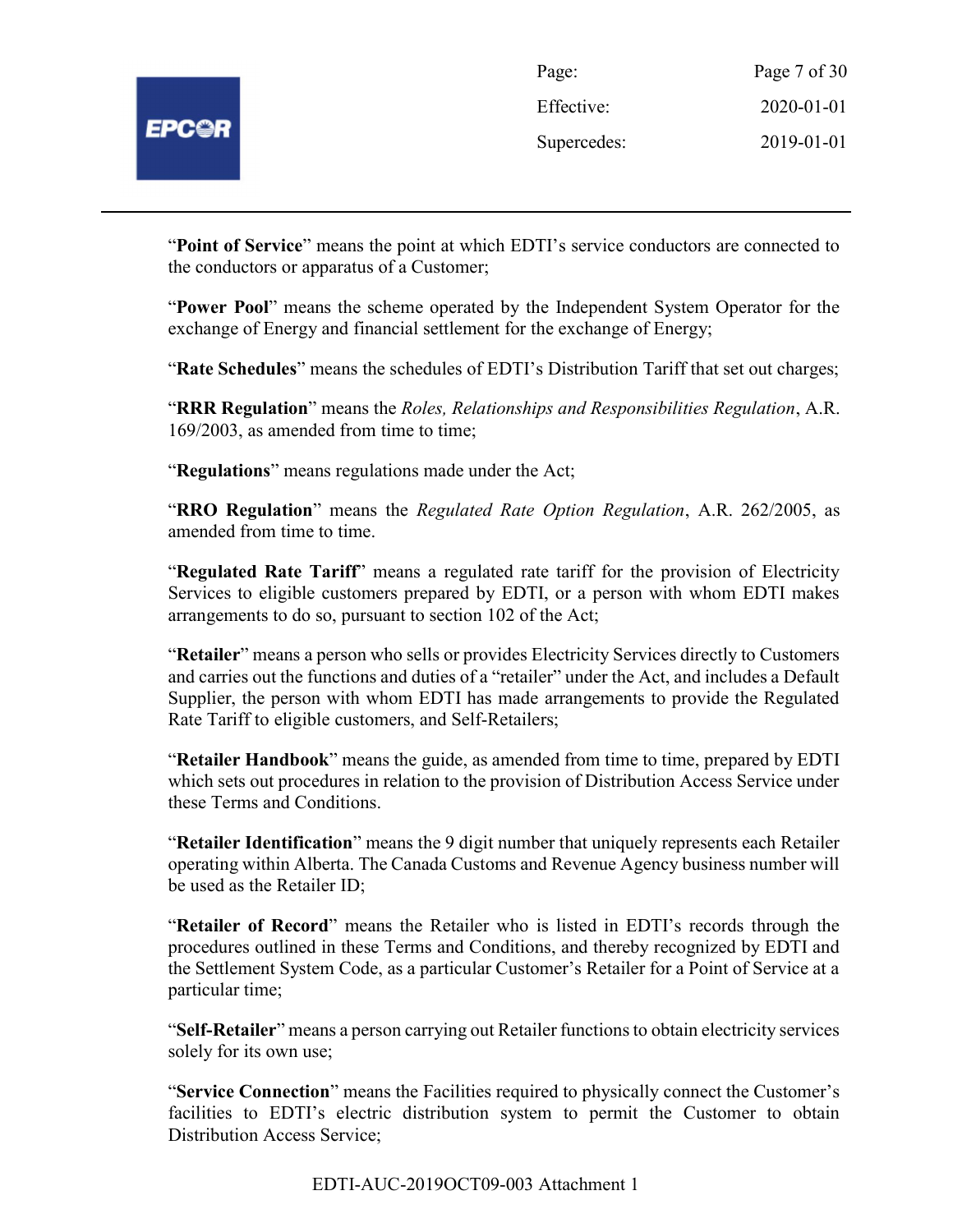

| Page:       | Page 8 of 30 |
|-------------|--------------|
| Effective:  | 2020-01-01   |
| Supercedes: | 2019-01-01   |

"Settlement System Code" means the rules respecting Load Settlement approved by the AUC and set out in Rule 021;

"Site" means a unique end-use Point of Service, being the finest level at which Load Settlement recognizes Retailer assignments, and receives consumption data.

#### 2.2 Conflicts

If there is any conflict between a provision expressly set out in an order of the Commission and these Terms and Conditions, the order of the Commission shall govern.

If there is any conflict between a provision in these Terms and Conditions, as may be amended from time to time, and a provision in a Distribution Services Agreement or any other existing or future agreement between EDTI and a Retailer relating to Distribution Tariff Services, the provision in these Terms and Conditions shall govern.

# 2.3 Extended Meanings

In these Terms and Conditions, words importing the singular number only shall include the plural and vice versa, words importing the masculine gender shall include the feminine and neutral genders and vice versa. Word importing a person shall include person, firm, partnership, corporation, organization or association (including, without limitation, individual members of any unincorporated entity).

#### 2.4 Headings

The division of these Terms and Conditions into sections, subsections and other subdivisions and the insertion of headings are for convenience of reference only and shall not affect the construction or interpretation of these Terms and Conditions.

#### ARTICLE 3 – GENERAL PROVISIONS

#### 3.1 Commission Approval

These Distribution Access Service Terms and Conditions have been approved by the Commission. EDTI may amend these Terms and conditions by filing a notice of amendment with the Commission. Included in the notice to the Commission shall be notification of which Retailers are affected by the amendment and an explanation of how affected Retailers will be notified of the amendments. Within 60 days after such notice is filed, the Commission will either acknowledge the notice of amendment to the Terms and Conditions or direct a further process to deal with the requested change, as the Commission deems appropriate. If the Commission acknowledges notice of amendment, the amendment will take effect upon the date of such acknowledgement.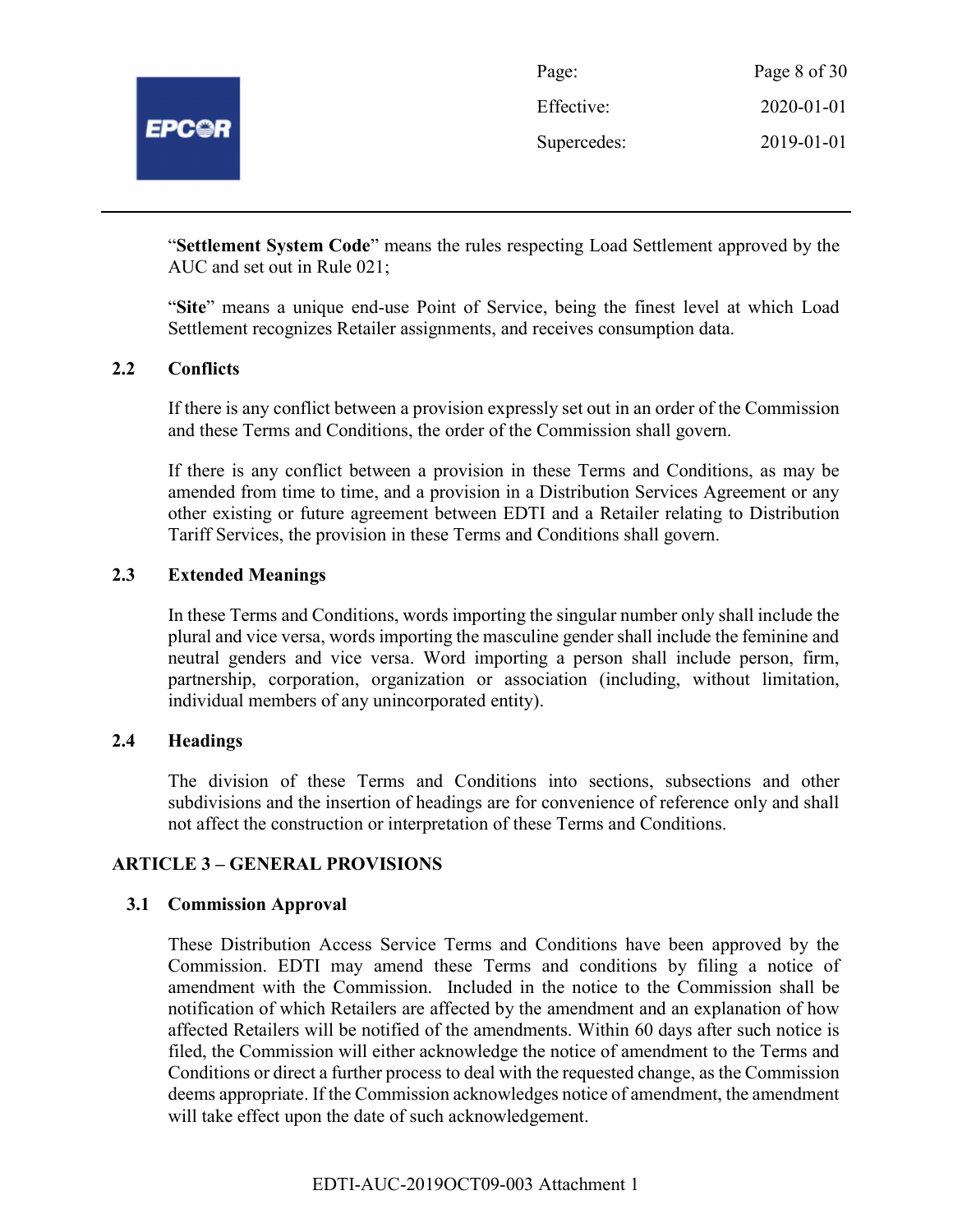|              | Page:       | Page 9 of 30 |
|--------------|-------------|--------------|
|              | Effective:  | 2020-01-01   |
| <b>EPCOR</b> | Supercedes: | 2019-01-01   |
|              |             |              |

#### 3.2 Retailer Handbook

EDTI has developed the Retailer Handbook to help Retailers understand the normal practices of EDTI. EDTI will amend the Retailer Handbook, from time to time, to reflect changes to the electric utility industry, changes in EDTI's requirements or the changing needs of Retailers or Customers. A copy of the Retailer Handbook, and any amendments to the Retailer Handbook, will be filed with the Commission for information purposes. While EDTI will endeavour to follow practices in the Retailer Handbook, these practices will not appropriately cover every situation that may arise and its may be necessary to deviate from the Retailer Handbook. A copy of the Retailer Handbook can be accessed on EDTI's website at www.epcor.ca.

#### 3.3 Arrangements with Customers

The Retailer shall be solely responsible for having appropriate contractual or other arrangements with Customers necessary to provide service to Customers. EDTI shall not be responsible for monitoring, reviewing or enforcing such contracts or arrangements and shall not be liable for any loss, damages, cost, injury, expense or other liability, whether direct, indirect, consequential or special in nature, howsoever caused, as a result of the Retailer's failure to obtain or maintain proper contractual or other arrangements with Customers or to perform its obligations to its Customers.

#### 3.4 Responsibility for Electric Purchases

The Retailer will be solely responsible for the purchase of electricity from the Power Pool and for arranging the delivery of such electricity to the appropriate Points of Service for Customers, subject to these Terms and Conditions.

#### 3.5 Retailer Authorization

A Retailer shall be responsible for obtaining proper authorization from each Customer authorizing the enrollment of the Customer by the Retailer for receipt of Distribution Access Service.

#### 3.6 Retailer Identification

Any information exchange or communications between the Retailer and EDTI under these Terms and Conditions shall employ a Retailer Identification number.

#### 3.7 Single Retailer for Customer

EDTI shall not be required to recognize and deal with more than one Retailer in respect of a Point of Service at any given time.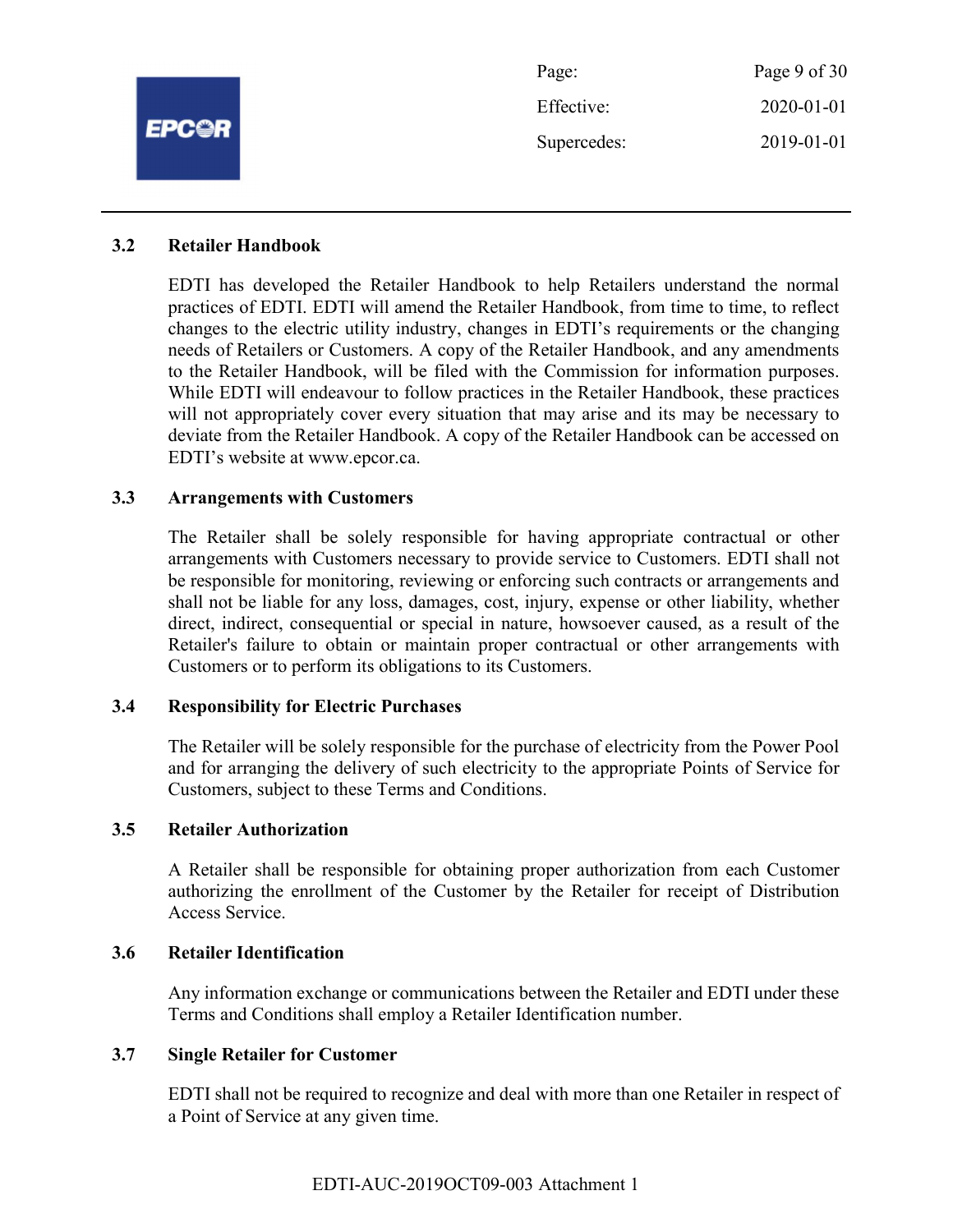

#### 3.8 Fees and Other Charges

EDTI will provide all standard services hereunder pursuant to the Distribution Tariff. All additional, supplementary or extra non-discretionary services provided by EDTI to a Retailer or its Customers will be charged a separate rate or fee, such as those included, without limitation, in the Fee Schedule. Payment for these services shall be in accordance with the provisions of these Terms and Conditions.

#### ARTICLE 4 – CUSTOMER INQUIRIES AND INFORMATION

#### 4.1 Customer Inquiries Related to Emergency Situations and Outages

Retailers shall make every effort to ensure Customers contacting the Retailer regarding distribution emergency conditions, outages, safety or environment situations related to EDTI's electric distribution system are referred directly to EDTI immediately. EDTI reserves the right, without providing notice to the Retailer, to test or audit the response time of the Retailer. EDTI will communicate any unacceptable patterns to the Retailer to be corrected.

#### 4.2 Exchange of Customer Information

#### 4.2.1 Provision of Customer Information to a Retailer

EDTI shall provide standard Customer Usage Information to a Retailer that has a Distribution Services Agreement in place with EDTI, upon request, but only after receiving written consent to such disclosure from the Customer, for the 12-month period preceding the date of the request or for such shorter period for which EDTI has collected that information.

Prior to requesting EDTI to release Customer Usage Information, a Retailer shall be responsible for obtaining and providing to EDTI the written authorization from the Customer referred to above, in a form satisfactory to EDTI.

Customer Usage Information will be provided by EDTI at no cost.

#### 4.2.2 Provision of Customer Information to EDTI

The Retailer must notify EDTI, as promptly as reasonably practical, of any changes to Customer Information in respect of its Customers. Such information shall be provided in a form satisfactory to EDTI.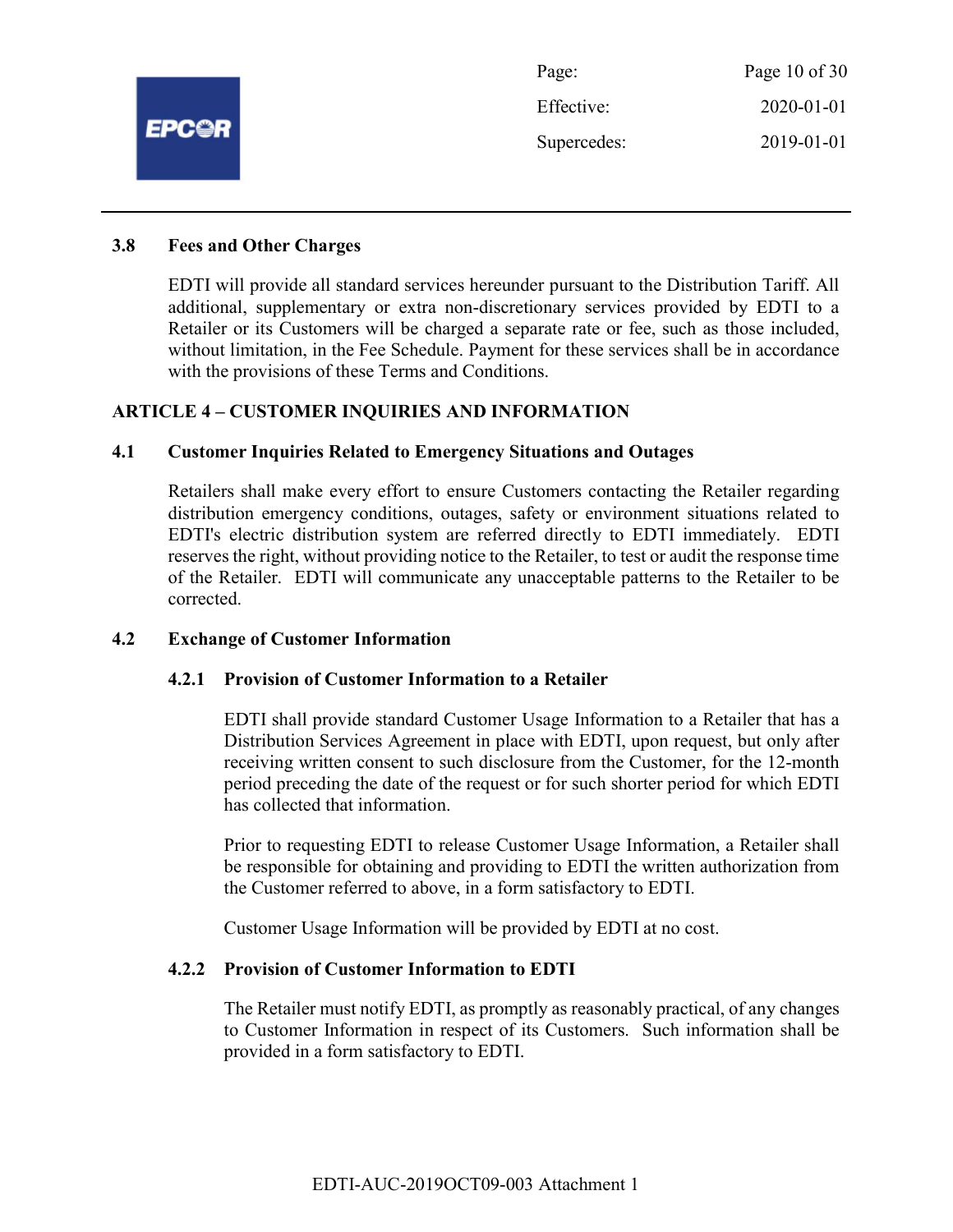| Page:       | Page 11 of $30$  |
|-------------|------------------|
| Effective:  | $2020 - 01 - 01$ |
| Supercedes: | 2019-01-01       |

## 4.2.3 Provision of Information between EDTI and Retailer

EDTI and a Retailer shall supply to each other all other data, materials or other information specified to be supplied in the Terms and Conditions, or that may otherwise be reasonably required by the Retailer or EDTI in accordance with the Terms and Conditions. See the Fee Schedule for charges that will apply to certain requests made to EDTI.

## ARTICLE 5 – PROVISION OF SERVICE

## 5.1 Qualification for Service

A Retailer must fulfill and maintain the following requirements to the satisfaction of EDTI before EDTI will provide or continue to provide Distribution Access Service to that Retailer:

- (a) submit to EDTI a fully completed and executed Distribution Services Agreement;
- (b) if the Retailer sells Electricity to Customers whose annual consumption is below 250,000 kWh, furnish to EDTI a certified copy of the license issued to the Retailer and warrant in writing to EDTI that it is licensed pursuant to the provisions of the Consumer Protection Act, R.S.A. 2000, c. F-2, and any regulations or policies made thereunder, as amended from time to time,
- (c) satisfy the credit requirements described in Article 8 hereof;
- (d) warrant in writing to EDTI that it will comply with the Settlement System Code;
- (e) meet the compliance testing protocol of EDTI in respect of information exchange as set forth in the Retailer Handbook, as amended from time to time;
- (f) warrant in writing to EDTI that it has been qualified by the ISO as pool participant under the ISO rules respecting the operation of the Power Pool and the ISO has approved the Retailer for consumption within the EDTI service area; and
- (g) meet any other requirements that EDTI, acting reasonably, may impose in order to provide Distribution Access Service hereunder to the Retailer. If EDTI determines that a Retailer must satisfy additional requirements in order to qualify for Distribution Access Service, EDTI shall apply to the Commission for approval of the proposed additional requirements prior to implementing same unless EDTI is confronted with a situation that may materially alter the risk to EDTI or the additional requirements are required to comply with applicable legislation. In that event, EDTI may implement the additional requirements and then apply to the Commission for approval of same.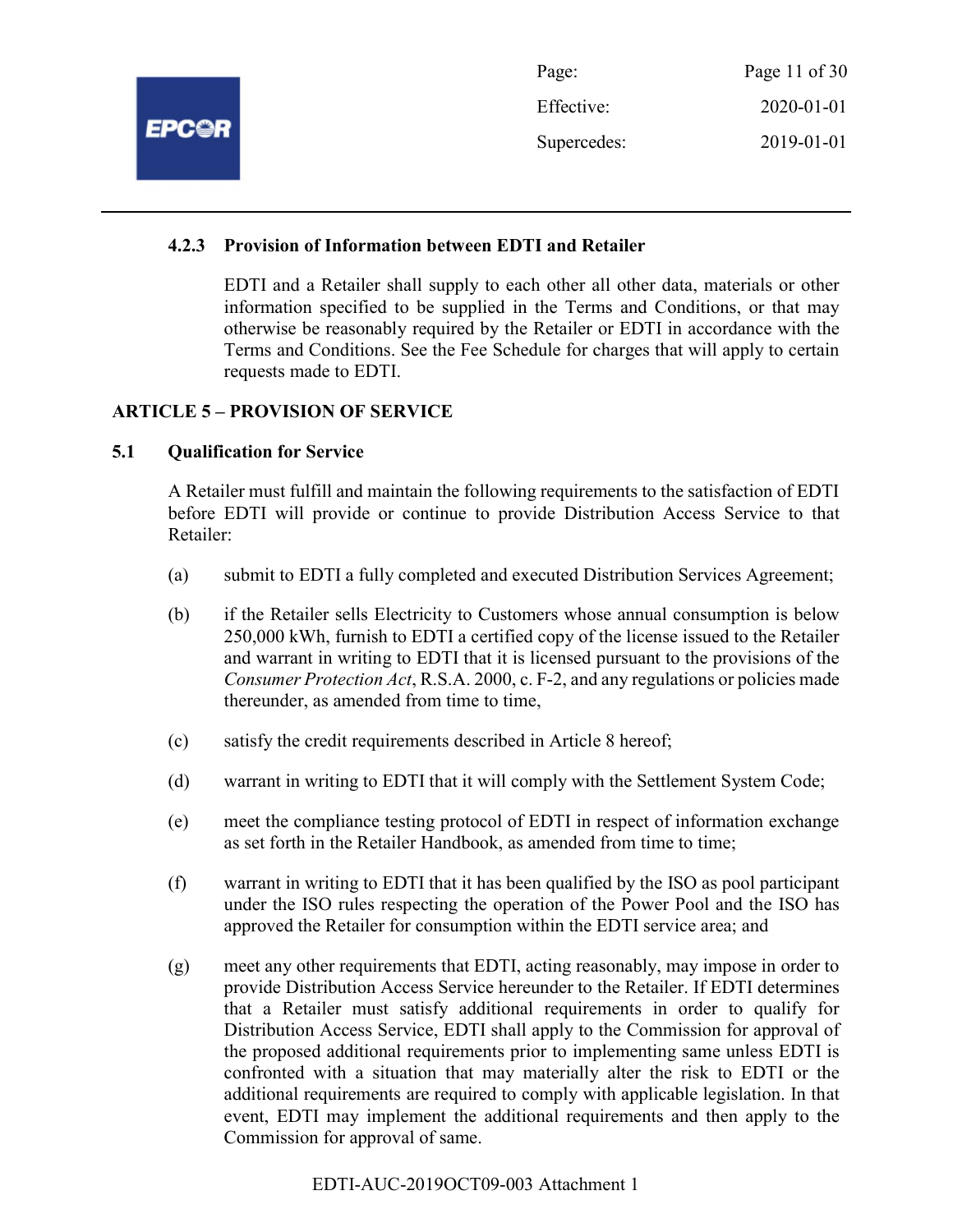

Upon satisfaction of the above requirements, EDTI will provide Distribution Access Service to the Retailer, upon and subject to these Terms and Conditions. Subject to complying with all applicable laws, and the directions or requirements of the Commission, EDTI reserves the right, upon giving the Retailer ten (10) Business Days notice and acting reasonably, to discontinue Distribution Access Service to the Retailer if at any time the Retailer fails to meet the above requirements.

## 5.2 Application for Enrollment of Customers of Retailer

In order to initiate the provision of Distribution Access Service by EDTI, the Retailer shall complete and provide to EDTI an enrollment for Distribution Access Service in accordance with the Retailer Handbook and in compliance with the Settlement System Code.

EDTI will, subject to these Terms and Conditions, accept an application by a Retailer for provision of Distribution Access Service to a Customer hereunder and recognize the Retailer as the Retailer of Record for the particular Customer. EDTI reserves the right, but is not obligated, to verify the identity of the Customer and the accuracy of the Customer Information. EDTI may reject the application if any information required in the application, including the Customer Information and Retailer Identification, provided by the Retailer is false, incomplete or inaccurate in any respect.

Enrollments will be processed by EDTI on a first-come, first-served basis. Each enrollment will be time and date-stamped when received by EDTI. If more than one enrollment is received for a Site while an earlier enrollment is pending; only the first valid enrollment received by EDTI shall be processed that day.

EDTI reserves the right to refuse Distribution Access Service at any Site to any Customer of the Retailer who is indebted to EDTI. The Retailer will not be liable to EDTI for any outstanding indebtedness of the Customer to EDTI, which accrued prior to the enrollment of the Customer with the Retailer. However, the Retailer will be liable for all outstanding indebtedness while the Retailer remains the Retailer of Record for the Customer.

EDTI may assess a charge for processing an enrollment as set forth in the Fee Schedule.

#### 5.3 De-enrollment as Retailer

To de-enroll as Retailer of Record for a particular Customer, a Retailer shall, at least seven (7) Business Days (or such other time as may be required under the System Settlement Code) before the de-enrolment is to take effect, complete and provide to EDTI a notice of de-enrolment pursuant to the Settlement System Code. EDTI may reject the notice of deenrolment if EDTI determines that any information required in the notice, including Customer Information, provided by the Retailer is false, incomplete or inaccurate in any respect. EDTI reserves the right, but is not obligated, to verify the identity of the Customer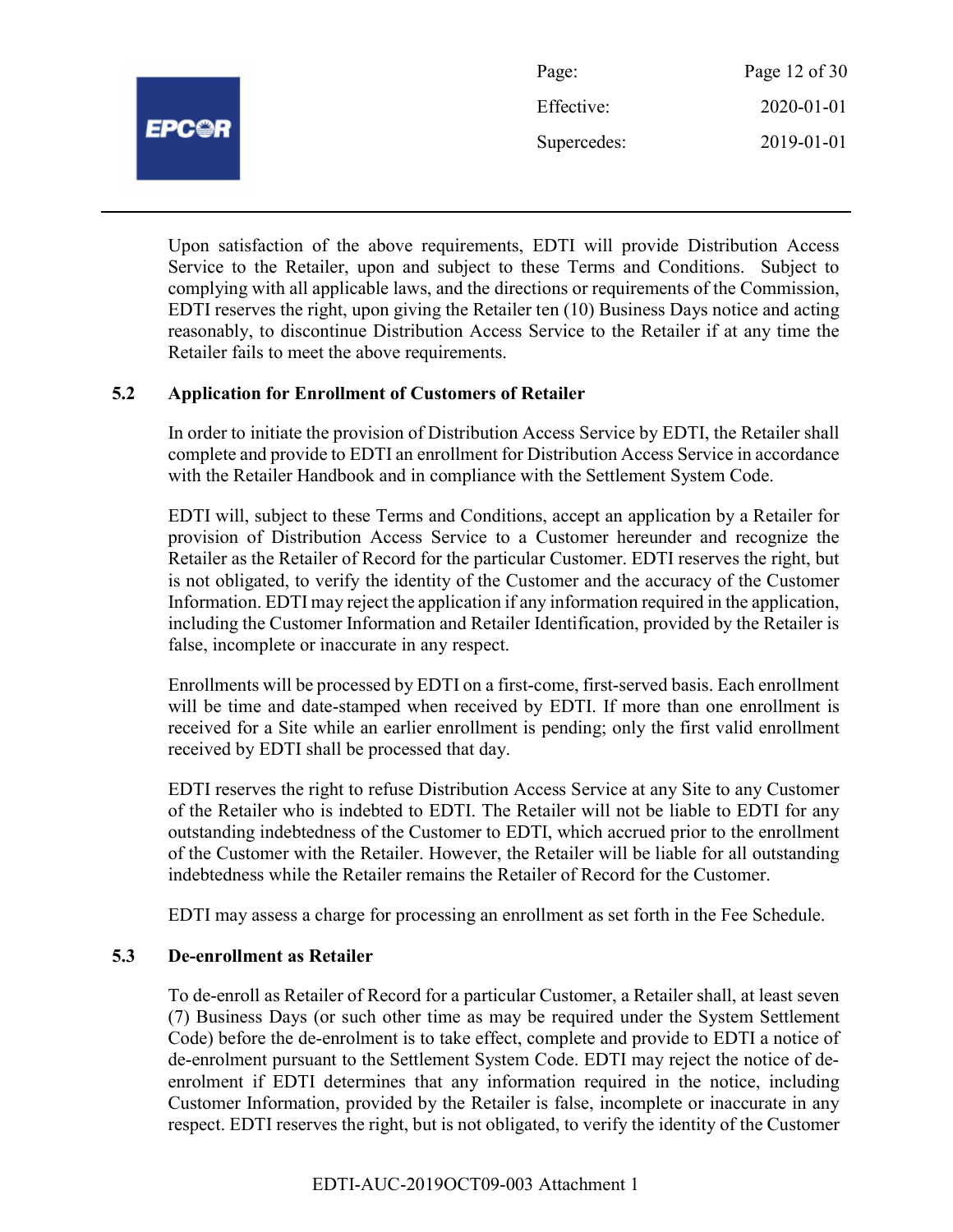

| Page:       | Page 13 of 30    |
|-------------|------------------|
| Effective:  | $2020 - 01 - 01$ |
| Supercedes: | 2019-01-01       |

and the accuracy of the Customer Information. Upon receipt of a notice of de-enrolment from a Retailer, EDTI will either:

- (a) process the de-enrolment within seven (7) Business Days (or such other time as may be required under the System Settlement Code); or
- (b) notify the Retailer within two (2) Business Days (or such other time as may be required under the System Settlement Code) that the notice of de-enrolment has been rejected and the reasons for such rejection. Upon receipt of a rectified notice of de-enrolment, EDTI will, within seven (7) Business Days (or such other time as may be required under the System Settlement Code), process the de-enrolment.

## ARTICLE 6 – BILLING AND PAYMENT

#### 6.1 Billing

EDTI will bill Retailers the amounts payable for Distribution Tariff Services in accordance with these Terms and Conditions and the *Billing Regulation*, 2003, A.R. 159/2003, as amended from time to time.

EDTI will bill the Retailer each billing cycle for Distribution Access Service and Miscellaneous Services provided by EDTI in relation to Customers for which the Retailer is the Retailer of Record for the period prior to the billing period plus any other amounts owing by the Retailer under EDTI's Distribution Tariff including these Terms and Conditions and the Rate Schedule.

EDTI will not assume any billing or collection obligations or responsibilities related to billing Customers or collecting from Customers for, or on behalf of, a Retailer. The Retailer shall process Customer payments and handle collection responsibilities. EDTI may, at its sole discretion and in addition to any other remedies available to it, terminate Distribution Tariff Services to the Retailer, if such Retailer does not pay all outstanding bills in accordance with these Terms and Conditions.

EDTI reserves the right to bill the Customer directly for any amounts required to be provided by the Customer under the Terms and Conditions for Distribution Connection Services.

#### 6.2 Determination of Applicable Rates

EDTI bills the Retailer of Record based on the charges set out in its Rate Schedules in the Distribution Tariff. EDTI's Rate Schedules indicate to what type of service each Rate Schedule applies. Each Point of Service is billed as a separate service. EDTI's applicable Distribution Tariff Policies will apply to the determination of the charges.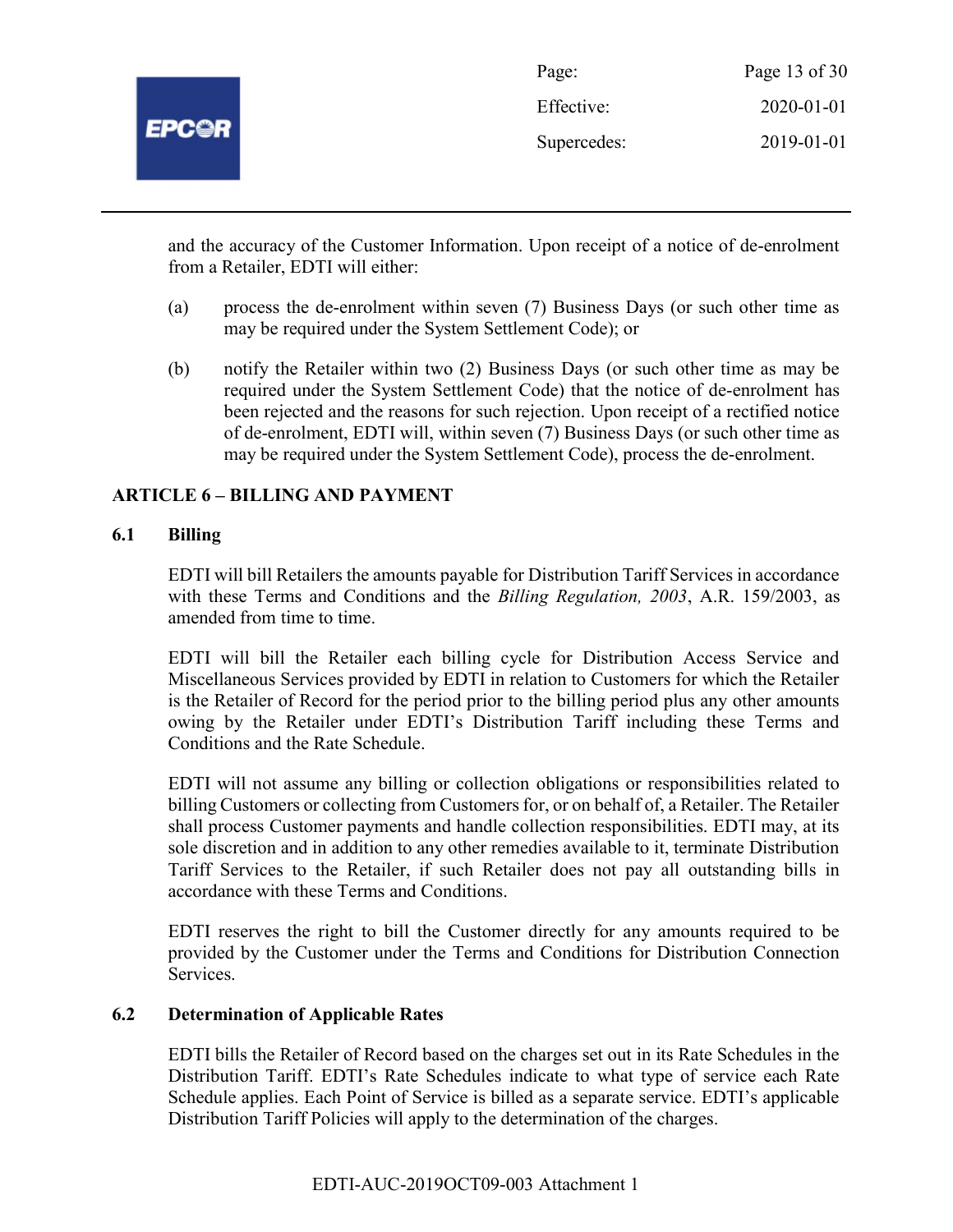

| Page:       | Page 14 of 30 |
|-------------|---------------|
| Effective:  | 2020-01-01    |
| Supercedes: | 2019-01-01    |

The rate selection criteria are specified on each Rate Schedule. If the operational characteristics of the Point of Service change and subsequently a different rate is applicable, the Customer may be required to pay an additional Customer Contribution under the Terms and Conditions for Distribution Connection Services. A change of service under this section will not be made more than once in any twelve (12) month period.

## 6. 3 Minimum Charges

A Minimum Charge will be calculated in accordance with the Rate Schedules.

#### 6. 4 Billing Period and Information for Distribution Access Service

The billing period for the Retailer in respect of Distribution Access Service is generally the calendar week directly proceeding the week in which the associated bill is issued to the Retailer. The amount charged to the Retailer for the billing period reflects the aggregate of charges for Distribution Access Service provided to Customers of the Retailer, with consumption periods that end within the billing period.

A bill to the Retailer for Distribution Access Service will set out the following information with respect to the billing period for which the bill is rendered:

- (a) the total amount due from the Retailer for Distribution Access Service provided by EDTI to Customers of the Retailer;
- (b) details of the amount due from the Retailer for Distribution Access Service provided by EDTI as applicable to each of the Retailer's Customers; and
- (c) any other information required to be provided by EDTI to the Retailer on a bill pursuant to the Act and Regulations.

#### 6. 5 Billing Period and Information for Miscellaneous Services

The billing period for the Retailer in respect of Miscellaneous Services is generally the calendar month directly preceding the month in which the associated bill is issued to the Retailer. The amount charged to the Retailer for the billing period reflects the aggregate of charges for Miscellaneous Services provided to the Retailer within the billing period.

A bill to the Retailer for Miscellaneous Services will set out the following information with respect to the billing period for which the bill is rendered:

(a) the total amount due from the Retailer for Miscellaneous Services provided by EDTI to the Retailer;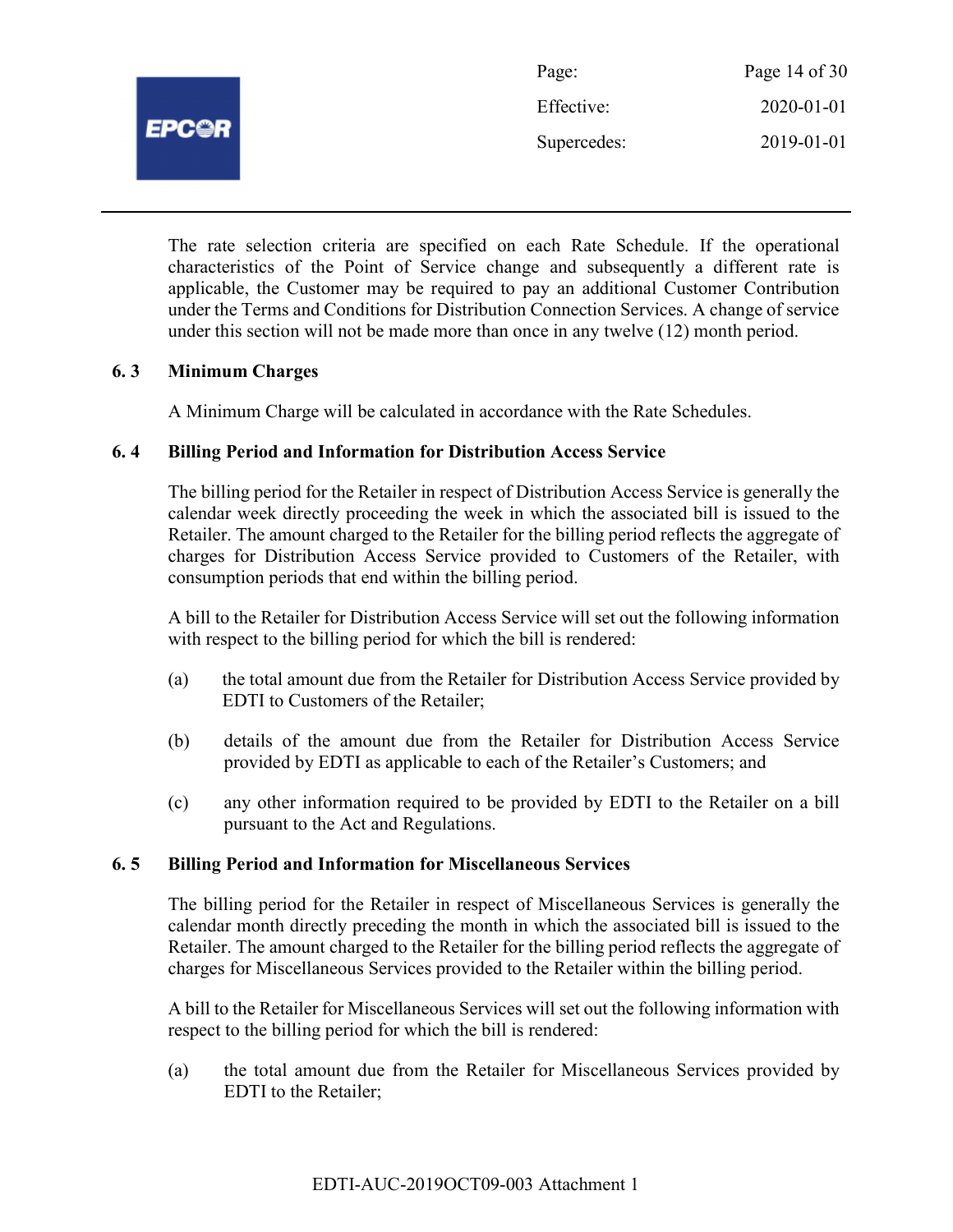

(b) any other information required to be provided by EDTI to the Retailer on a bill pursuant to the Act and Regulations.

# 6.6 Payment and Collection

The Retailer shall pay to EDTI, on or before the (fifth)  $5<sup>th</sup>$  Business Day following the Business Day on which the Retailer was invoiced for Distribution Access Service and on or before the (twentieth)  $20<sup>th</sup>$  Business Day following the Business Day on which the Retailer was invoiced for Miscellaneous Services, the amount invoiced by EDTI for the preceding period.

EDTI will establish an electronic billing and payment procedure for the payment of services hereunder. Notwithstanding such procedure, EDTI will accept payment by cash or cheque if agreed to by EDTI. A bill will be deemed to have been paid when a valid payment has been received by EDTI for the full amount of the bill by way of cheque or electronic fund transfer.

Should the Retailer dispute any amount owing, the Retailer shall nonetheless pay such disputed amount and subject the dispute for resolution in accordance with these Terms and Conditions. Following resolution of any such dispute, EDTI will return any amount found owing to the Retailer forthwith. Subject to the RRO Regulation, the right or ability of either EDTI or a Retailer to dispute a bill provided hereunder shall only apply to bills rendered during a period of twelve (12) months prior to the date that the disputing party first gives notice of such dispute to the non-disputing party.

The Retailer shall pay all amounts owed to EDTI for any of the Distribution Access Service provided by EDTI whether or not the Customer has paid the Retailer.

Failure to receive a bill in a timely way does not release a Retailer from the obligation to pay the amount owing on the bill.

# 6.7 Late or Unpaid Bills

If a Retailer defaults or is late in paying charges, EDTI shall assess a late payment fee of 1% of the amount of a weekly bill and 2% per month (26.82% per annum) of the amount on monthly bills.

# 6.8 Adjustment of Bills in Event of Billing Error

Where EDTI overcharges or undercharges on a bill as a result of a billing error including, but not limited to, incorrect meter reads or any calculation, rate application or clerical errors, EDTI shall render an adjusted bill for the amount of the undercharge, without interest, and shall issue a refund or credit to the Retailer for the amount of the overcharge, without interest, in accordance with the following procedures: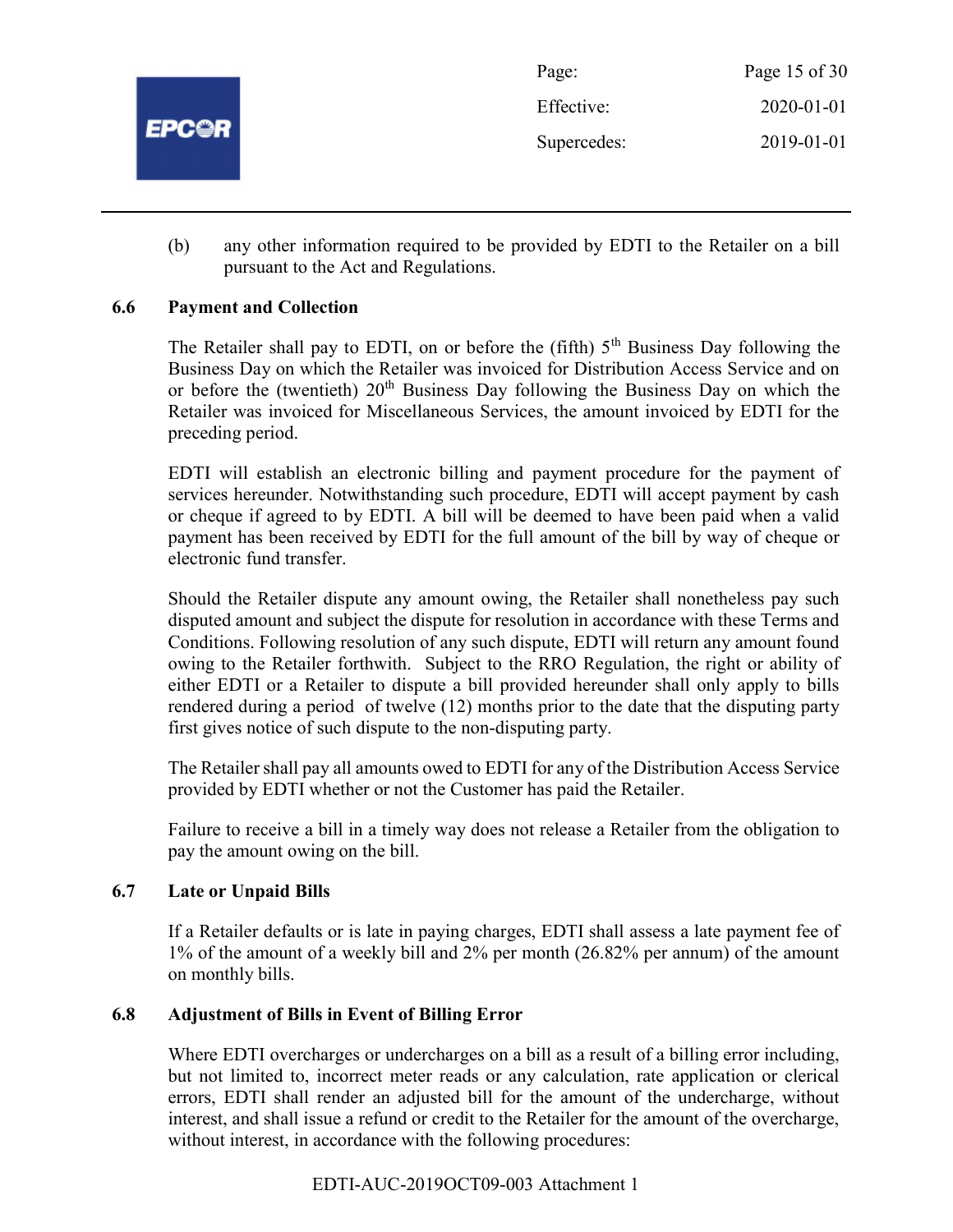|              | Page:       | Page 16 of 30 |
|--------------|-------------|---------------|
|              | Effective:  | 2020-01-01    |
| <b>EPC@R</b> | Supercedes: | 2019-01-01    |
|              |             |               |

- (a) If a Retailer is found to have been overcharged due to billing error, EDTI will calculate the amount of the overcharge (for refund to the Retailer on the Retailer's next bill following the discovery of the billing error) for those billing periods during which a billing error occurred up to a maximum of eight  $(8)$  years immediately preceding the month in which the billing error was discovered. However, if the period of billing error cannot be determined with reasonable accuracy, the overcharge will be calculated for the three (3) month period immediately proceeding the month in which the billing error was discovered.
- (b) If a Retailer is found to have been undercharged due to billing error, subject to the RRO Regulation, EDTI will bill the Retailer for those billing periods during which a billing error occurred up to a maximum of eleven (11) months immediately preceding the month in which the billing error was discovered. However, if the period of billing error cannot be determined with reasonable accuracy, the undercharge will be calculated for the three (3) months period immediately proceeding the month in which the billing error was discovered.

Notwithstanding (a) and (b) above, where the rate that applies to a site is Direct Connect or DC under EDTI's Rate Schedules, any credit or debit resulting from an overcharge or undercharge on a bill in respect of the site as a result of a billing error will be addressed in accordance with the applicable provisions of the Independent System Operator's approved Terms and Conditions of Service and the ISO Rules & Standards.

Whenever EDTI adjusts any bills to the Retailer in the event of billing error, and issues an adjusted bill to the Retailer in respect thereof, the Retailer shall be responsible for adjusting bills and issuing refunds or credits as appropriate to the affected Customers.

EDTI may assess a charge to the Retailer for reviewing billing as set forth in the Fee Schedule, where EDTI has not been responsible for any billing error.

#### 6.9 Unauthorized Use

Where EDTI determines that there has been unauthorized use of electric service at a Site including, but not limited to, meter tampering, unauthorized connection or reconnection, theft or fraud whereby EDTI is denied full compensation for Distribution Access Service provided, EDTI may make changes in its meters, appliances or facilities or take other appropriate corrective action, including where necessary the disconnection of the Service Connection for the Site and will bill the Retailer of Record for the Site for EDTI's estimate of such unauthorized use. Nothing in this Section shall limit any other rights or remedies that EDTI may have in connection with such unauthorized use.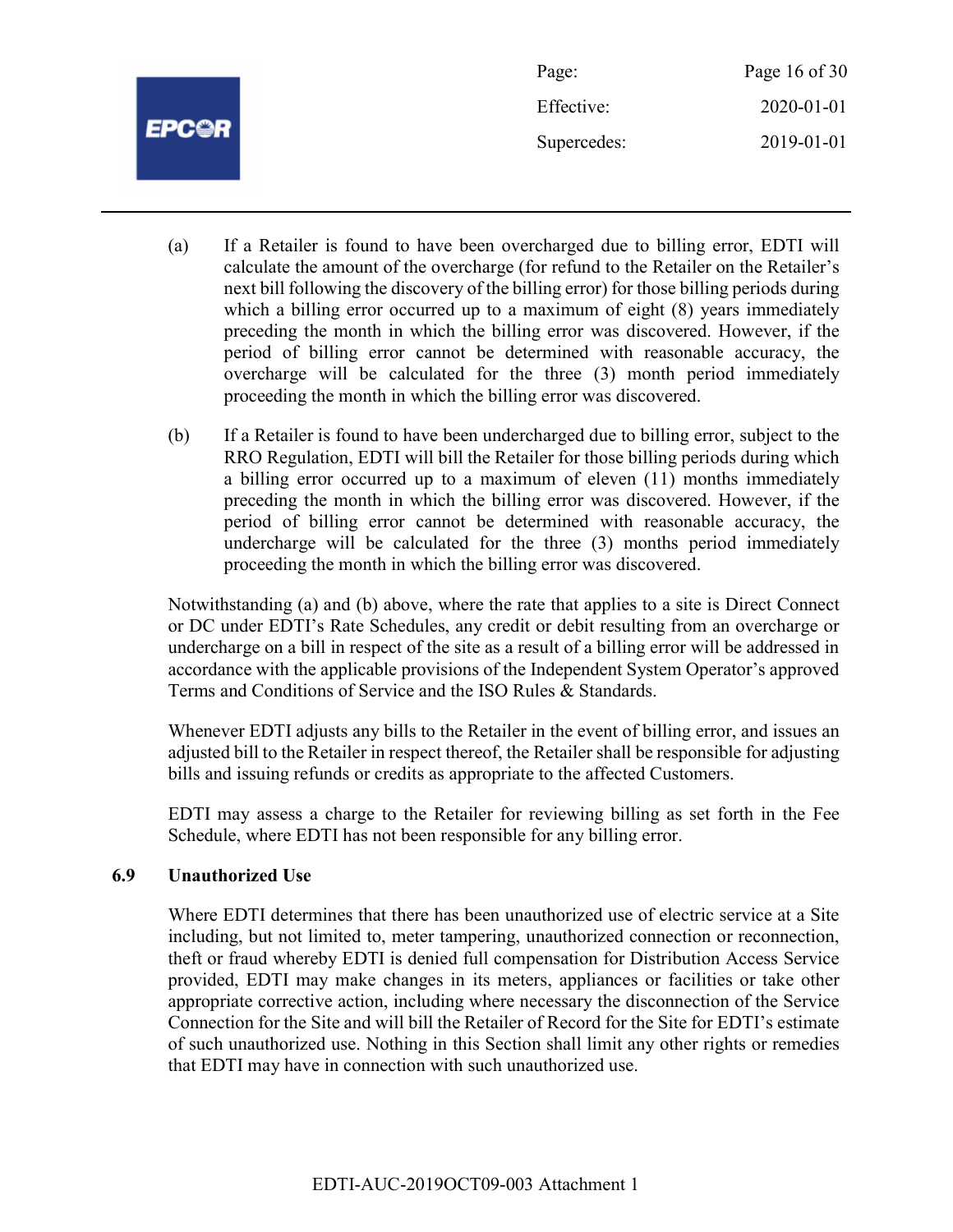

Page: Page 17 of 30 Effective: 2020-01-01 Supercedes: 2019-01-01

#### 6.10 Collection of Taxes

EDTI shall collect from the Retailer all franchise fees and sales, excise or other taxes imposed by governmental authorities that are applicable to Distribution Tariff Services, including Distribution Access Service and Miscellaneous Services, provided by EDTI to Customers of the Retailer.

#### ARTICLE 7 – DISCONTINUANCE OF DISTRIBUTION ACCESS SERVICE

#### 7.1 Discontinuance at Request of Customer

Customers arrange termination of Distribution Access Service through their Retailer of Record. If Distribution Access Service is no longer required, the Retailer of Record must notify EDTI at least five (5) Business Days before the service is to be discontinued.

#### 7.2 Discontinuance by De-energization

A Retailer may request that EDTI De-energize a Site. To discontinue Distribution Access Service through De-energization, a Retailer shall, at least five (5) Business Days (or such other time as may be required under the System Settlement Code) before the site is to be De-energized, complete and provide to EDTI a notice of De-energization pursuant to the requirements of the Retailer Handbook and the Settlement System Code. Such notice of De-energization shall clearly specify the Retailer's reasons for seeking to De-energize a site.

EDTI reserves the right, but is not obligated, to verify the identity of the Customer of the Retailer pursuant to which De-energization has been requested, and the accuracy of the Customer Information that has been provided by the Retailer.

Upon receipt of such notice EDTI will either:

- (a) process the De-energization within five (5) Business Days (or such other time as may be required under the System Settlement Code); or
- (b) notify the Retailer within two (2) Business Days (or such other time as may be required under the System Settlement Code) that the notice of De-energization has been rejected and the reasons for such rejection. Upon receipt of the rectified notice of De-energization, EDTI will, within five (5) Business Days (or such other time as may be required under the System Settlement Code), process the Deenergization.

Notwithstanding the foregoing: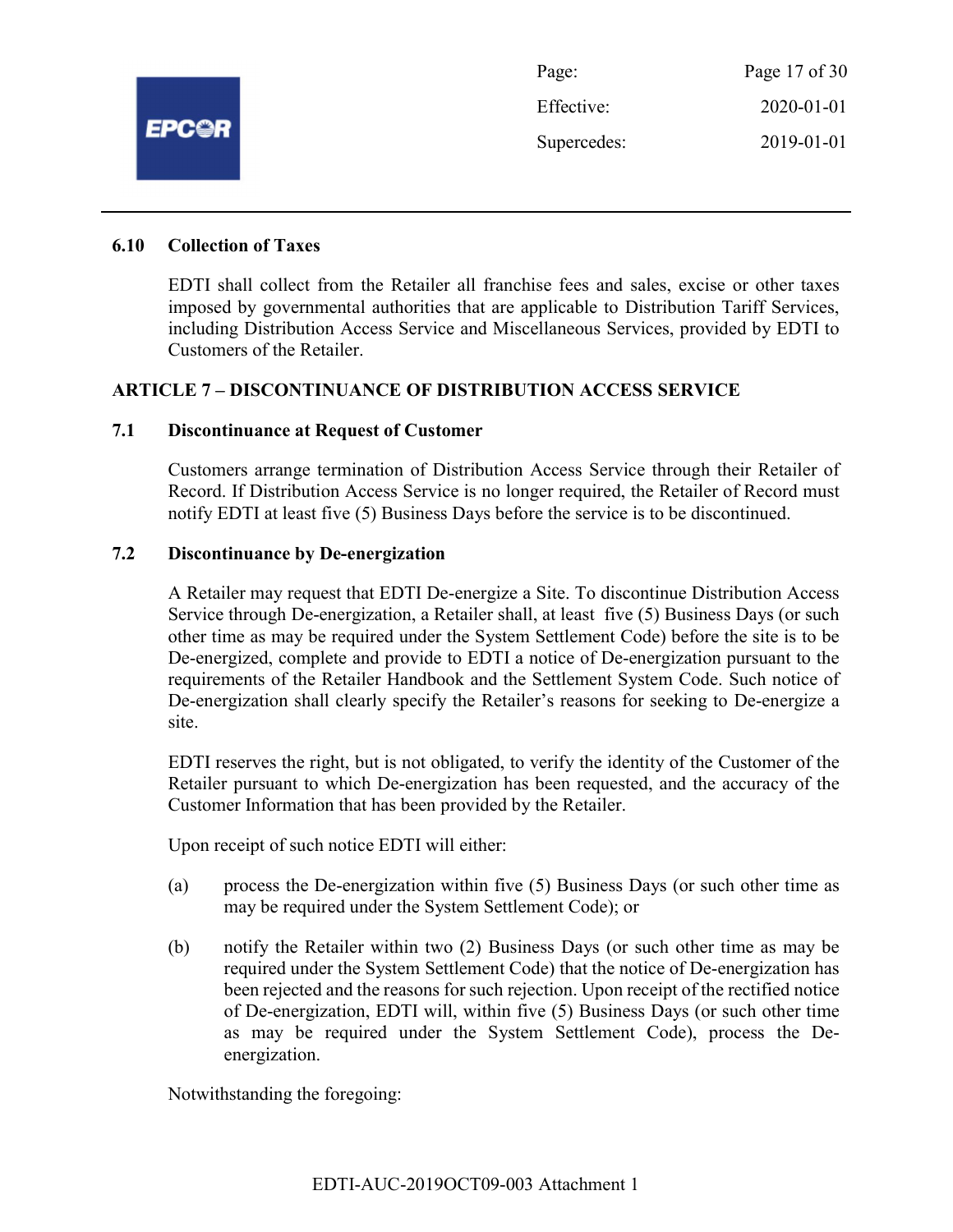

Page: Page 18 of 30 Effective: 2020-01-01 Supercedes: 2019-01-01

- (c) EDTI may reject the notice of De-energization if EDTI, acting reasonably, determines that any information required in the application, including the Customer Information provided by the Retailer, is false, incomplete or inaccurate in any respect;
- (d) EDTI will not process a De-energization if:
	- (i) EDTI believes De-energization could cause any actual or threatened danger to life or property or
	- (ii) the Customer is a residential rate classification Customer, the request for the De-energization is for non-payment and the De-energization would occur at any time during the period from October 15 to April 15 or at any other time when the temperature is forecast to be below 0 degrees Celsius in the 24-hour period immediately following the proposed De-energization provided that EDTI may, in its discretion, install a device or program to limit or reduce the amount of Energy provided to the Customer.

At the request of the Retailer or the Customer, EDTI will leave all of its Facilities in place after the Point of Service has been de-energized provided that, if the Point of Service remains de-energized for a period in excess of three (3) months, EDTI may remove its Facilities.

Upon De-energization, the Retailer will remain as the Customer's Retailer of Record unless a De-Select Request is submitted by the Retailer to EDTI and the process has been completed successfully.

The Retailer is responsible to ensure that its Customer is provided notice of a Deenergization and for the consequences of the De-energization. EDTI will have no liability for any disputes between the Customer and the Retailer in relation to a De-energization.

# 7.3 Discontinuance by EDTI

EDTI may discontinue Distribution Access Service to a Retailer if any of the following occur:

- (a) if the Retailer sells Electricity to Customers whose annual consumption is below 250,000 kWh, the Retailer's license issued pursuant to the Consumer Protection Act, R.S.A. 2000, c. F-2, has been revoked or not renewed, or
- (b) the Retailer has failed to meet its obligations under these Terms and Conditions or its Distribution Services Agreement with EDTI, or
- (c) the Retailer has failed to meet its security requirements pursuant to Article 8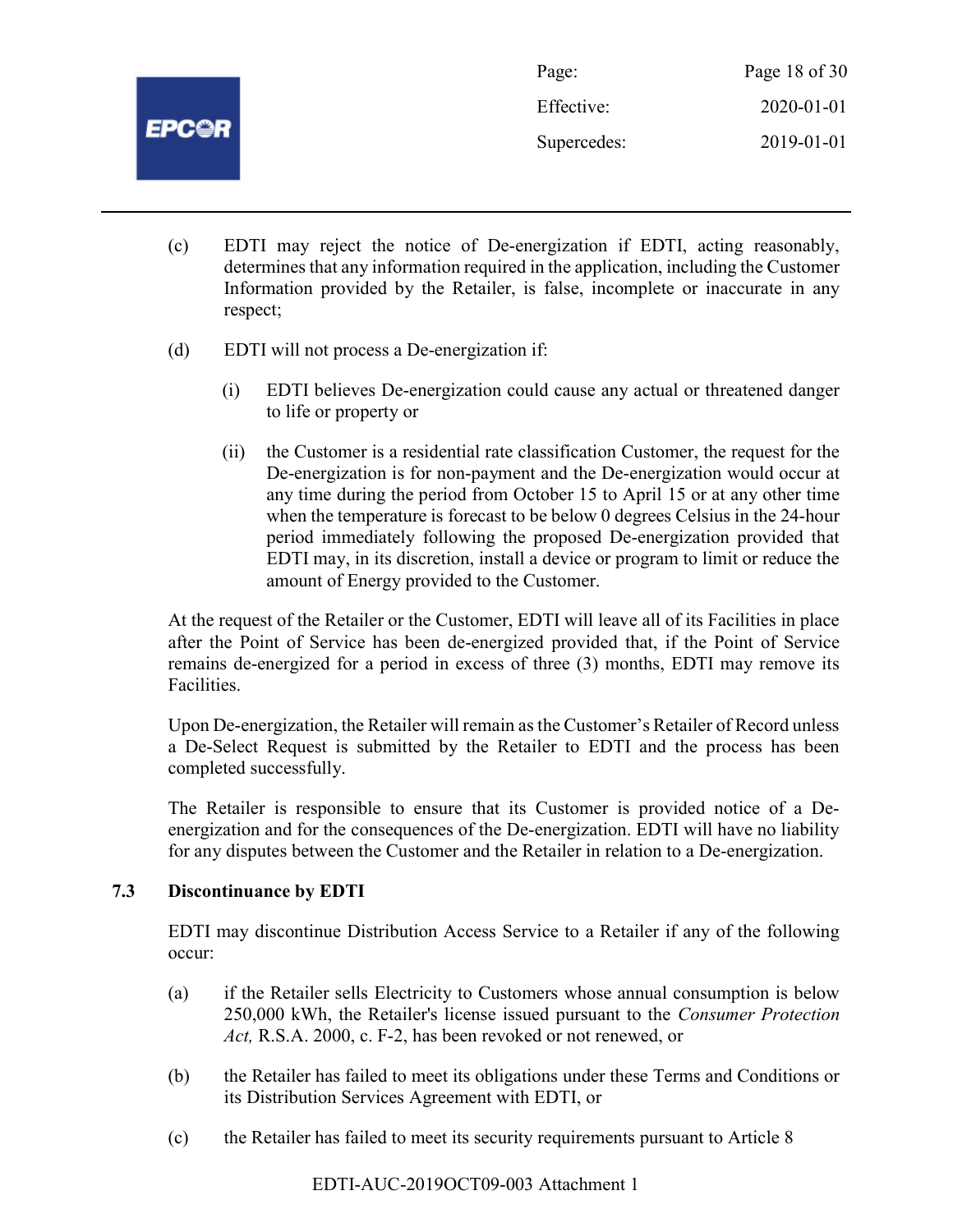

Notification of discontinuance will be made electronically to the Retailer.

# ARTICLE 8 – SECURITY REQUIREMENTS

## 8.1 Security

The Retailer shall provide the security deposit required under the Distribution Tariff Regulation to ensure that the Retailer is and remains of sufficient financial standing to meet its ongoing financial obligations.

The Retailer's application to EDTI for service under the Distribution Tariff must include the Retailer's projected value of its payments to EDTI under EDTI's Distribution Tariff over the period provided in section 8 of the Distribution Tariff, the Retailer's current Credit Rating, if it is seeking a reduction in its security deposit, and the current Credit Rating of any proposed guarantors, if the Retailer's security deposit will include a guarantee.

For the purposes of projecting the Retailer's payments under EDTI's Distribution Tariff pursuant to section 8(2)(b) of Distribution Tariff Regulation the total of:

- (a) twenty (20) days; plus
- (b) the number of days between consecutive bills issued by EDTI to the Retailer; plus
- (c) the number of days from the issuance of a bill by EDTI until payment is due from the Retailer;

shall equal thirty-four (34) days.

EDTI will confirm the Credit Rating of the Retailer, if provided, and the Credit Rating of any guarantor, if any, providing a guarantee as a security deposit. If the Retailer or guarantor has obtained more than one Credit Rating, the lowest Credit Rating will be used in the assessment.

EDTI, subject to review and assessment, shall confirm the amount of security required to be provided by the Retailer, taking into account any reduction that the Retailer may be entitled to under section 9 of the Distribution Tariff Regulation and notify the Retailer of its security requirement within twenty (20) Business Days of the Retailer's complete application for Distribution Access Service.

Subject to section 9 of the Distribution Tariff Regulation, the Retailer shall provide security in the form of a financial deposit, a bond, an irrevocable letter of credit or an irrevocable guarantee from a person, other than the Retailer, with a Credit Rating, or a combination thereof, in each case in a form acceptable to EDTI.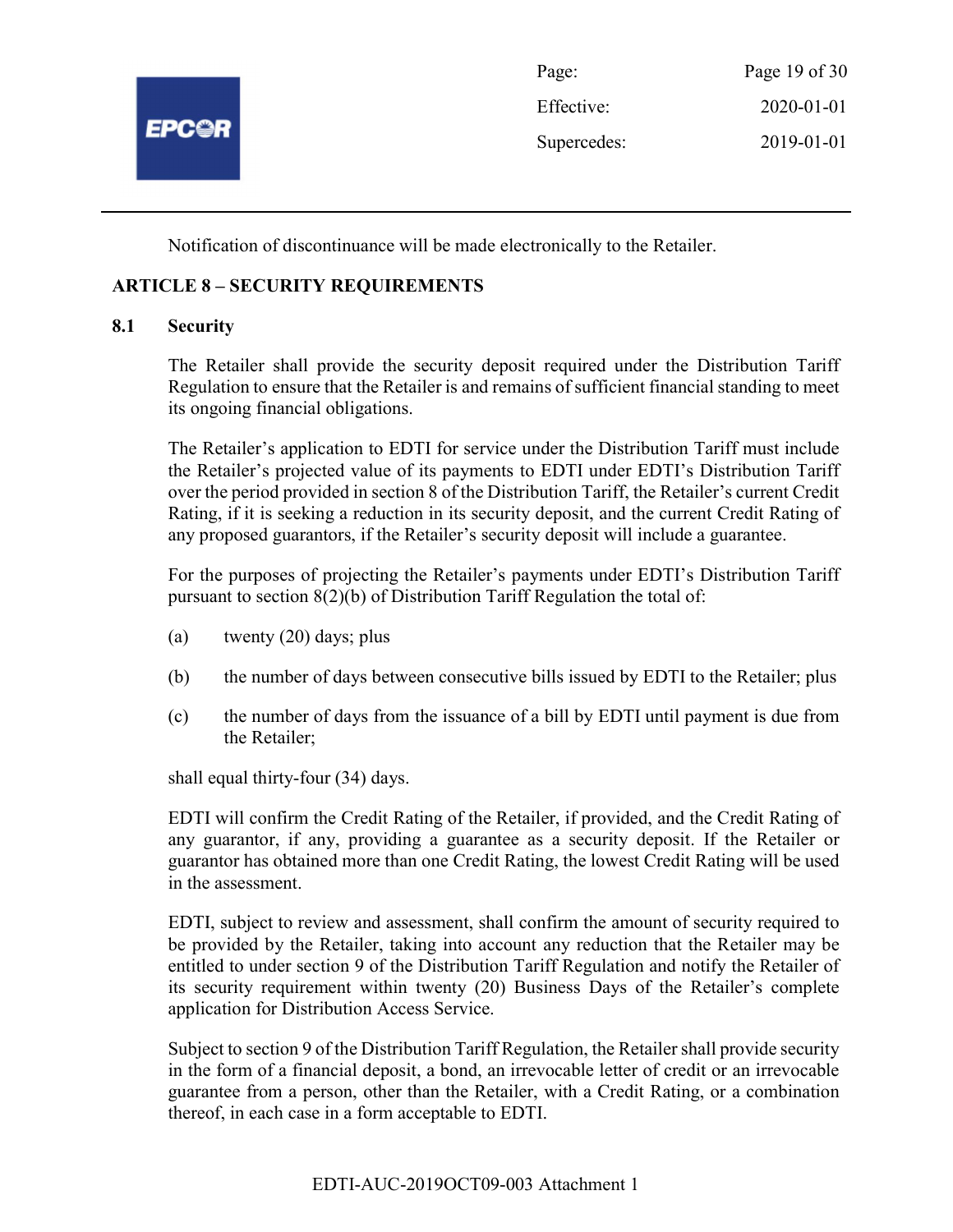|              | Page:       | Page 20 of 30    |
|--------------|-------------|------------------|
|              | Effective:  | $2020 - 01 - 01$ |
| <b>EPC@R</b> | Supercedes: | 2019-01-01       |
|              |             |                  |

#### 8.2 Maintenance of Security

As required by section 8 of the Distribution Tariff Regulation, if a retailer's actual outstanding charges under EDTI's Distribution Tariff are materially greater than the projected value provided by the Retailer under Section 8.1 of these Terms and Conditions, EDTI will update the projection and, if additional security is required based on the updated projection, require the Retailer to provide additional security. The Retailer must provide the additional security within five (5) Business Days of EDTI's request to do so as required under section 8 of the Distribution Tariff Regulation.

A Retailer whose security deposit has been reduced pursuant to the Distribution Tariff Regulation by virtue of its Credit Rating shall report to EDTI any downgrading of its Credit Rating within two (2) Business Days of the downgrading and must provide any additional security required as a result of the downgrading within five (5) Business Days of the downgrading as required under section 9 of the Distribution Tariff Regulation.

If the Retailer fails to provide any additional security that it is required to provide, EDTI reserves the right to suspend the provision of additional Distribution Access Service until the Retailer provided EDTI with the required security.

A Retailer must maintain the required amount of security deposit until all obligations of the Retailer under EDTI's Distribution Tariff are satisfied.

#### 8.3 Use of Security

If a Retailer defaults in paying any amounts owing under EDTI's Distribution Tariff, EDTI will provide the Retailer notice as required by section 12 of the Distribution Tariff Regulation and will be entitled to draw on the security deposit of the Retailer to recover the Retailer's arrears including any accrued interest if they are not paid within three (3) Business Days after the date of the notice, provided that EDTI shall be entitled to draw on the security deposit without notice if, in the opinion of EDTI, the giving of such notice would impair EDTI's ability to make a claim against the Retailer's security or to deduct the unpaid arrears from the Retailer's financial deposit. EDTI may require additional security to replace the security drawn down because of the default by the Retailer. The Retailer must provide the additional security within five (5) Business Days of EDTI's request to do so.

#### 8.4 Suspension of Service

If the Retailer fails to provide any security that it is required to provide under this Article 8, EDTI reserves the right to suspend the provision of additional Distribution Access Service until the Retailer provides EDTI with the required security.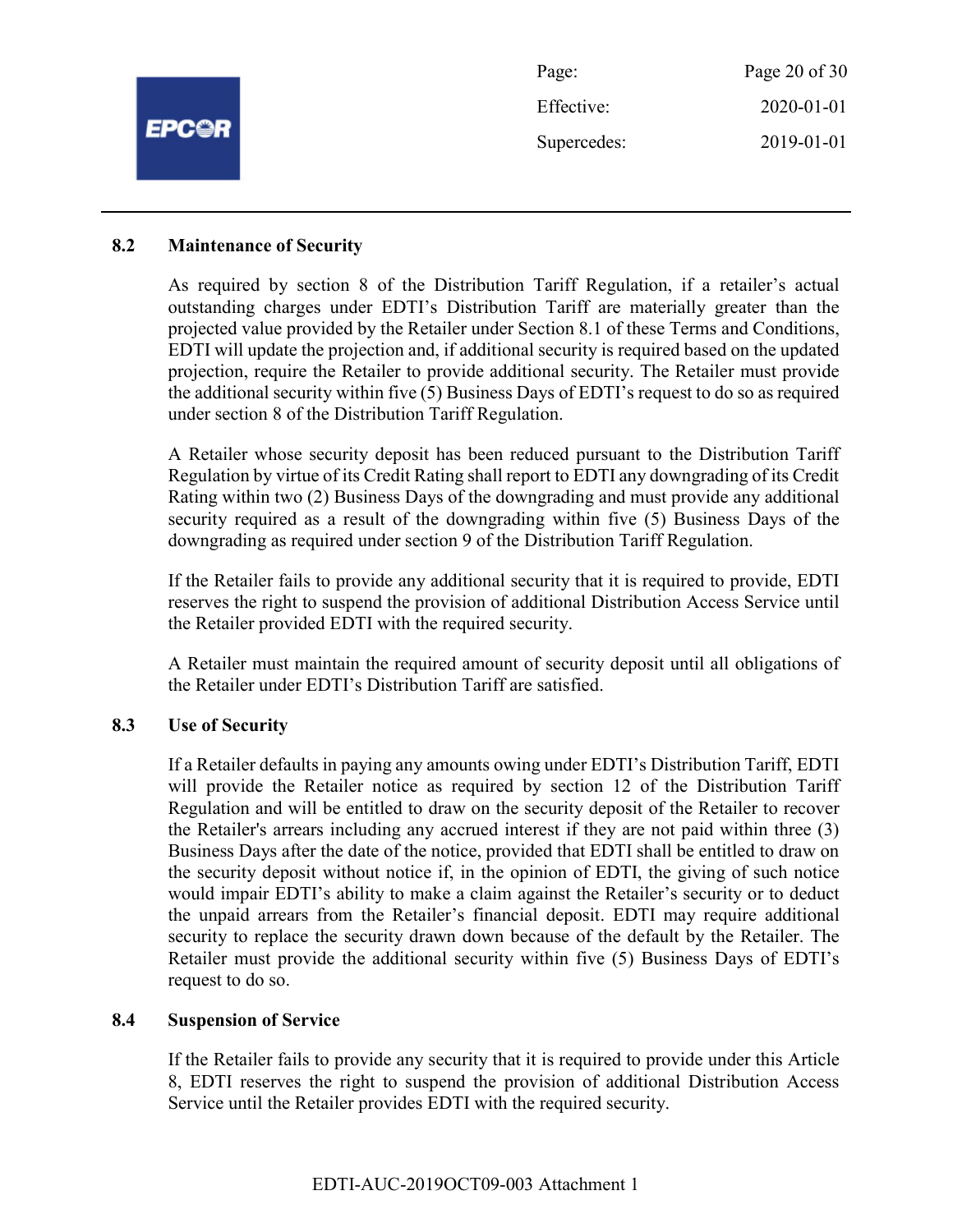

| Page:       | Page 21 of $30$  |
|-------------|------------------|
| Effective:  | $2020 - 01 - 01$ |
| Supercedes: | 2019-01-01       |

#### 8.5 Costs of Security

All costs associated with the provisions of the security required to be provided by a Retailer for its obligations under EDTI's Distribution Tariff are the responsibility of the Retailer.

#### ARTICLE 9 – METERING

#### 9.1 Meter Reading

EDTI shall make an actual meter reading for each Point of Service for which it provides Distribution Access Service for Customers of the Retailer in accordance with EDTI's meter reading schedule. At the request of a Retailer of Record, EDTI shall make an actual meter reading that does not fall within EDTI's meter reading schedule, off-cycle, as may be requested by the Retailer and EDTI will charge the Retailer for additional meter reading expense as set forth in the Fee Schedule as "Off-Cycle Meter Reads".

# 9.2 Record

An accurate record of meter readings will be kept by EDTI which will be the basis for billing by EDTI to the Retailer in accordance with the Distribution Tariff.

#### 9.3 Estimated Consumption and Demand

The amount of energy used by a Customer will be estimated by EDTI based on the best available sources of information and evidence in the following circumstances:

- (a) where the Customer's Point of Service is not metered;
- (b) where a meter is inaccessible due to conditions on the Customer's premises;
- (c) where the meter is not scheduled to be read;
- (d) where it is determined that the amount of energy used was different from that recorded or billed due to incorrect billing procedures;
- (e) where a meter reading schedule or a meter change creates a transition period in EDTI's billing cycle; or
- (f) if the seal of a meter is broken or if the meter does not register correctly, regardless of the cause.

For small general service Customers whose load requirements are small, consistent, and can be accurately predicted, the billing demand may be determined, at the sole discretion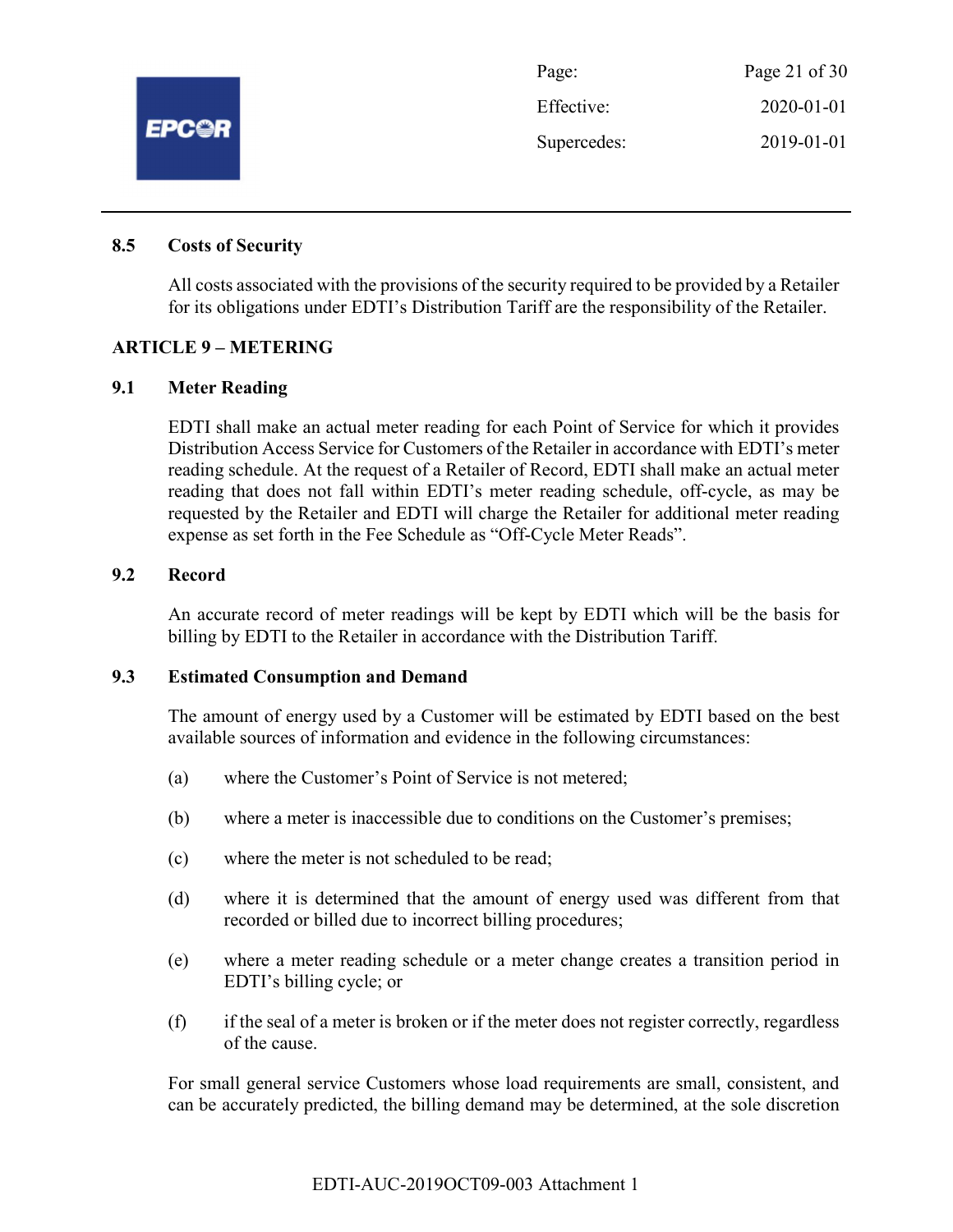

| Page:       | Page 22 of 30    |
|-------------|------------------|
| Effective:  | $2020 - 01 - 01$ |
| Supercedes: | 2019-01-01       |

of EDTI, from the nameplate rating of the Customer's equipment rather than being metered.

The demand of certain equipment which is used for short periods of time, such as arc welders, does not fully register on the thermal demand meters. Points of Service which include this type of equipment may be billed on an estimated demand.

If requested by the Retailer, EDTI will provide the Retailer with a description of the methodology used to estimate the use of energy by the Customers of the Retailer.

## 9.4 Other Metering Services

At the request by the Retailer, or with the Retailer's consent, EDTI may provide other metering services, above standard metering service, in its discretion, acting reasonably, and may charge separate fees for such service.

#### 9.5 Meter Testing

At the request of a Retailer, EDTI shall arrange for on-site meter verification and if necessary, shall arrange for a meter to be tested by an official designated for that purpose by Measurement Canada or accredited agency as may, from time to time, be designated for this purpose. EDTI charges a fee as set forth in the Fee Schedule. If the meter is inaccurate, EDTI will refund the fee and make appropriate adjustments to the applicable Retailer's bills. If the meter is found to be accurate, EDTI will keep the fee to cover the cost of testing the meter.

#### 9.6 Adjustments for Faulty Metering

EDTI may make consumption and demand adjustments for faulty metering:

- (a) if the seal of a meter is broken or if the meter does not register correctly regardless of the cause;
- (b) when a Point of Service has been unmetered or incorrectly metered, regardless of the cause, or when a meter is found to be inaccurate in accordance with the Electricity and Gas Inspection Act, R.S. 1985, c. E-4 as amended from time to time; in these cases EDTI will make adjustments for a period not exceeding three (3) months, unless it can be shown that the error was due to some specific reported cause, the date of which can be fixed, in which case the actual date shall be used; or
- (c) where a Point of Service is unmetered and any seal attached to motors or other equipment is broken or any unauthorized change in the Facilities has been made.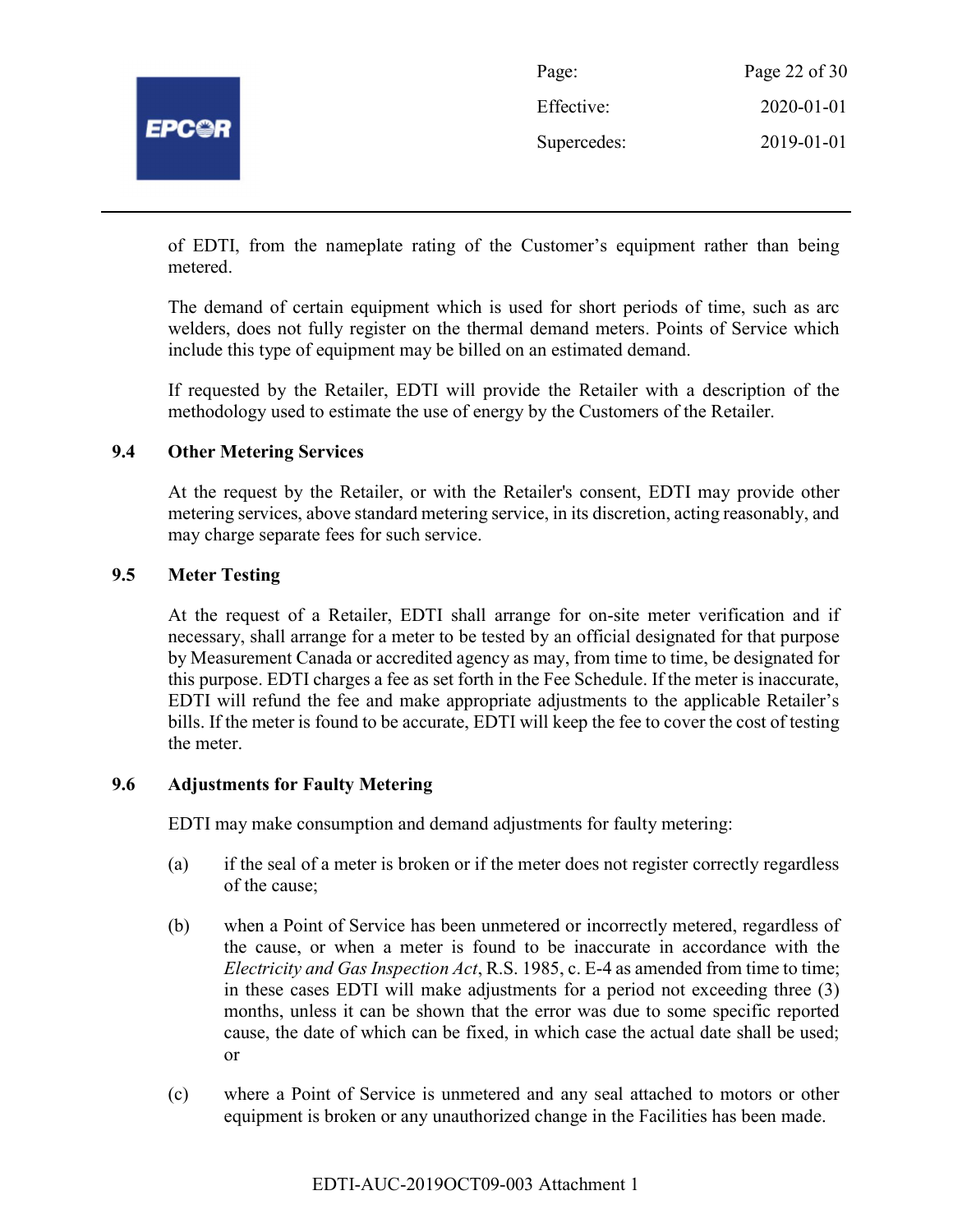

| Page:       | Page 23 of 30    |
|-------------|------------------|
| Effective:  | $2020 - 01 - 01$ |
| Supercedes: | 2019-01-01       |

Notwithstanding the section "Adjustment of Bills in Event of Billing Error", in any of the above noted cases EDTI may make adjustments for the lesser of the period of the error or one (1) year.

## ARTICLE 10 – LOAD SETTLEMENT

#### 10.1 Request for Information

A Retailer may request profiling and settlement information above the basic service provisions for Load Settlement specified in the Settlement System Code providing:

- (a) the Retailer provides a written request to EDTI outlining the purpose for the additional settlement information; and
- (b) the additional settlement information applies only to the Customers of the Retailer.

Upon satisfaction of the above requirements, EDTI will advise the Retailer in a written proposal of the type of work, time of delivery and charges necessary to provide the additional settlement information to the Retailer.

#### 10.2 Liability

The process of Retailer Load estimation involves statistical samples and estimating error. EDTI shall not be responsible for any sampling or estimating errors and shall not be liable to any Retailer for any costs that are associated with such errors.

#### ARTICLE 11 – LIABILITY AND INDEMNITY

#### 11.1 EDTI Liability

Notwithstanding any other provision of these Terms and Conditions or any provision of any agreement between EDTI and a Retailer relating to the provision of Distribution Tariff Services (an "EDTI Agreement") EDTI, its directors, officers, agents, employees and representatives ("EDTI Parties") shall not be liable to the Customer, its directors, officers, agents, employees and representatives (collectively, the "Retailer Parties" and, individually, a "Retailer Party") for any loss, injury, damage, expense, charge, cost or liability of any kind suffered or incurred by the Retailer Parties, or any of them, whether of a direct, indirect, special or consequential nature, howsoever or whensoever caused, and whether in any way caused by or resulting from the acts or omissions of the EDTI Parties, or any of them, except for direct property damages incurred by the Retailer as a direct result of a breach of these Terms and Conditions or applicable EDTI Agreement or other act or omission by an EDTI Party, which breach or other act or omission is caused by the negligence or willful act or omission of harm of such EDTI Party. Any liability under this Section will be limited to an amount in proportion to the degree to which the EDTI Party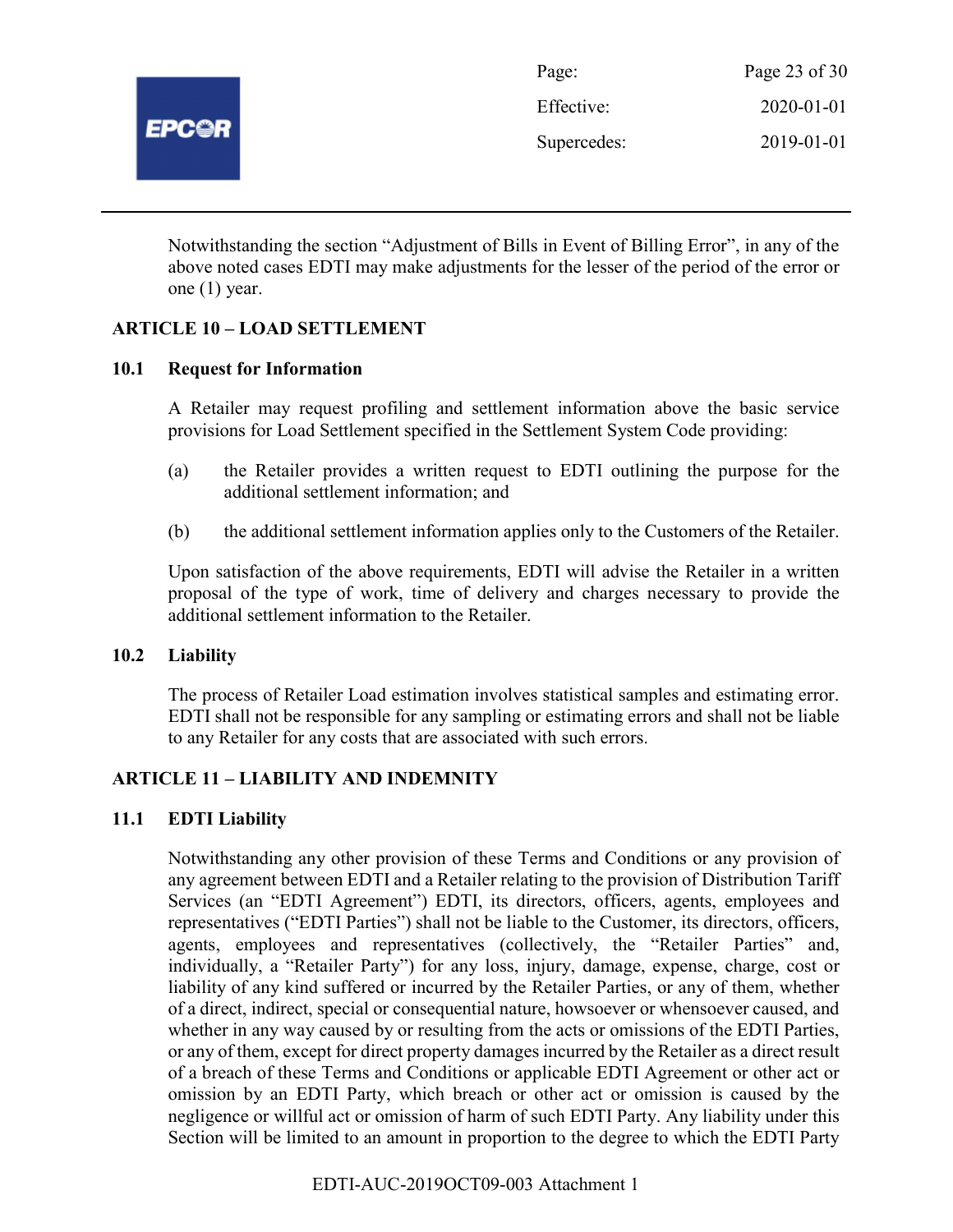| Page:       | Page 24 of 30    |
|-------------|------------------|
| Effective:  | $2020 - 01 - 01$ |
| Supercedes: | 2019-01-01       |

acting negligently or willfully is determined to be at fault. For the purpose of the foregoing and without otherwise restricting the generality thereof, "direct property damage" shall not include loss of revenue, loss of profits, loss of earnings, loss of production, loss of contract, cost of purchased or replacement capacity and energy, cost of capital, and loss of use of any facilities or property, or any other similar damage or loss whatsoever.

## 11.2 Release

Subject to Section 11.1 above, none of the EDTI Parties (as defined above) will be liable to any of the Retailer Parties (as defined above) for any damages, costs, expenses, injuries, losses, or liabilities suffered or incurred by the Retailer Parties or any of them, howsoever and whensoever caused, and each Retailer Party hereby forever releases each of the EDTI Parties from any liability or obligation in respect thereof.

## 11.3 Retailer Liability

## 11.3.1 General

In addition to any other liability provisions set out in these Terms and Conditions or any provision in an EDTI Agreement (as defined above), a Retailer Party (as defined above) shall be liable for any damages, costs, expenses, injuries, losses, or liabilities suffered or incurred by EDTI Parties (as defined above), whether of a direct or indirect nature, caused by or arising from any acts or omissions of a Retailer Party that result in a breach ("Breach") of these Terms and Conditions or the applicable EDTI Agreement, or any negligent or willful acts or omissions of harm of a Retailer Party outside of a Breach. Any liability under this section will be limited to an amount in proportion to the degree to which the Retailer Party is at fault.

# 11.3.2 Indemnification by Retailer of EDTI for Third Party Claims

(a) A Retailer (the "Indemnitor") shall indemnify and hold harmless EDTI Parties (as defined above) ("Indemnitee(s)") from and against any direct damages, injuries, losses and other liabilities claimed against the Indemnitee or any of them, and all related costs and expenses (including reasonable legal fees) suffered or incurred by any of them in relation to any claims, causes of action, actions, suits or proceedings by a third party ("Claim") which arise from damage to property or injury to or death of persons resulting from the Indemnitor's failure to perform its obligations under these Terms and Conditions or the applicable EDTI Agreement (as defined above), which failure is caused by the negligence or willful act or omission of harm of the Indemnitor acting within the scope of its authority or employment. The indemnity under this section will be limited to an amount in proportion to the degree to which the Indemnitor is at fault.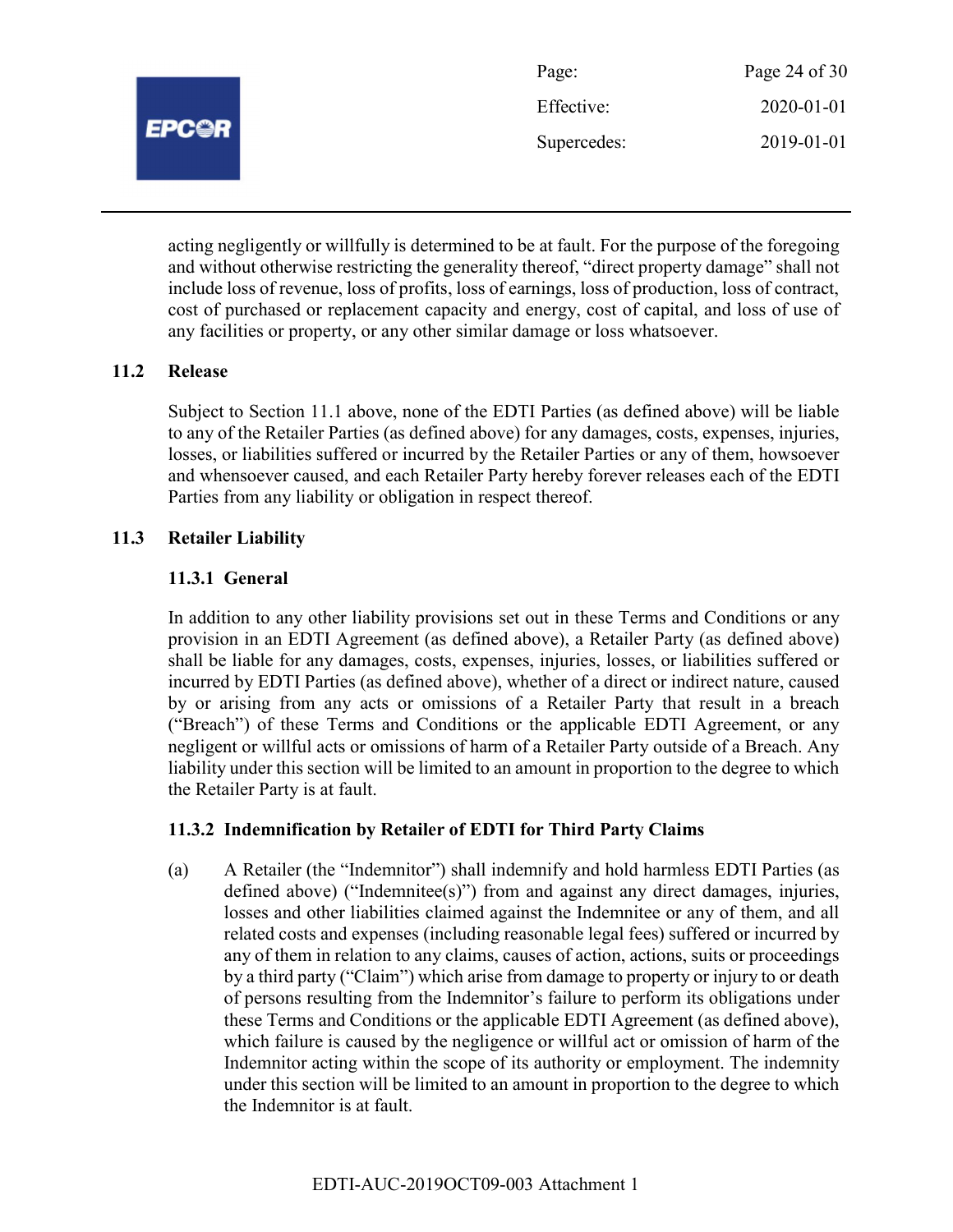|              | Page:       | Page 25 of 30 |
|--------------|-------------|---------------|
|              | Effective:  | 2020-01-01    |
| <b>EPC@R</b> | Supercedes: | 2019-01-01    |
|              |             |               |

- (b) In the event that an Indemnitee is entitled to and desires to assert its right to indemnification from an Indemnitor under this Section, such Indemnitee will give the Indemnitor prompt notice of the Claim, which shall describe the Claim in reasonable detail and shall indicate the estimated amount, if practicable, of the indemnifiable loss that has been or may be sustained by the Indemnitee. The failure to promptly notify the Indemnitor hereunder shall not relieve the Indemnitor of its obligations hereunder, except to the extent that the Indemnitor is actually and materially prejudiced by the failure to so notify promptly.
- (c) Subject to Section 11.3.2(b) hereof, if the Indemnitor delivers to the Indemnitee a written acknowledgement of its unconditional and irrevocable obligation to indemnify the Indemnitee under Section 11.3.2(a) in respect of:
	- (i) all of the damages, injuries, losses, liabilities, costs and expenses that may be claimed against, or suffered or incurred by, the Indemnitee in respect of the Claim within ten (10) days following the Indemnitor's receipt of the Indemnitee's notice of such Claim and if the existence of such obligation to indemnify is made known by the Indemnitor to the third-party claimant (and, if applicable, to the court or other tribunal determining the Claim), the Indemnitee shall make available to the Indemnitor all information in its possession or to which it has access, other than information that has been designated as confidential by the provider of such information, which is or may be relevant to the particular Claim and the Indemnitor shall be entitled, at its option, to take carriage of the defense of the Claim by its own counsel and, if it elects to do so, the Indemnitee shall cooperate with the Indemnitor to the fullest reasonable extent in the defense, settlement or compromise of the Claim; or
	- (ii) some, but less than all, of the damages, injuries, losses, liabilities, costs and expenses that may be claimed against, or suffered or incurred by, the Indemnitee in respect of the Claim within ten (10) days following the Indemnitor's receipt of the Indemnitee's notice of such Claim and if the Indemnitee is of the opinion that the Indemnitor's interests are not in conflict with its own, the Indemnitee shall make available to the Indemnitor all information in its possession or to which it has access, other than information that has been designated as confidential by the provider of such information, which is or may be relevant to that portion of the Claim in respect of which the Indemnitor has an obligation to indemnify the Indemnitee and consult with the Indemnitor in respect thereof.

The Indemnitee shall not make any admission of the liability regarding, or settle or compromise, that portion of the Claim in respect of which the Indemnitor has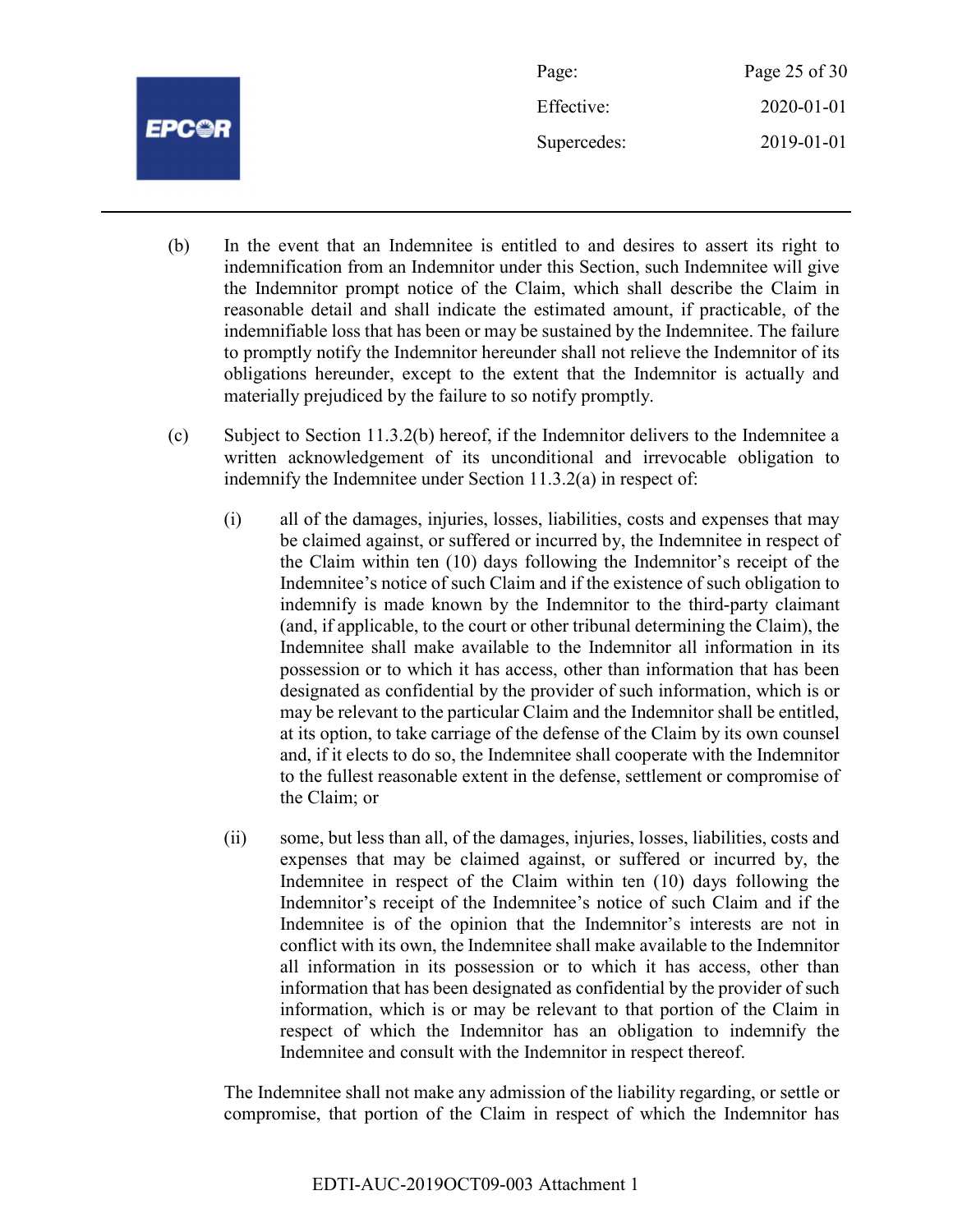

| Page:       | Page 26 of $30$ |
|-------------|-----------------|
| Effective:  | 2020-01-01      |
| Supercedes: | 2019-01-01      |

acknowledged its obligation to indemnify the Indemnitee without the written consent of the Indemnitor, which consent shall not be unreasonably withheld.

The provisions of this Section 11.3.2(c) shall not apply in respect of any Claim to which the Indemnitor is, or may reasonably be expected to be, a party and where the Indemnitee is asserting legal defenses in relation to the Claim that conflict with legal defenses being asserted by the Indemnitor.

#### ARTICLE 12 – FORCE MAJEURE

#### 12.1 Force Majeure Relief

If an event or circumstance of Force Majeure occurs that affects EDTI's ability to provide any Distribution Access Service, EDTI's obligations and responsibilities hereunder and under any agreement relating to the provision of Distribution Access Service, so far as they are affected by the Force Majeure or the consequences thereof, shall be suspended until such Force Majeure or the consequences thereof are remedied and for such period thereafter as may reasonably be required to restore the Distribution Access Service. A Retailer will be required to continue to pay the Minimum Charge, if applicable, during the period in which EDTI claims relief by reason of Force Majeure.

#### 12.2 Notice

EDTI shall promptly give the relevant party notice of the Force Majeure including full particulars hereof and shall promptly give the relevant party notice when the Force Majeure ceases to prevent performance of EDTI's obligations.

#### 12.3 Obligation to Remedy

EDTI shall promptly remedy the cause and effect of the Force Majeure insofar as it is reasonably able to do so.

#### 12.4 Strikes and Lockouts

Notwithstanding any other provision of these Terms and Conditions, the settlement of any strike, lockout or other industrial disturbance shall be wholly in the discretion of EDTI and EDTI may settle such strike, lockout or industrial disturbance at such time and on such terms and conditions as it may deem appropriate. No failure or delay in settling such strike,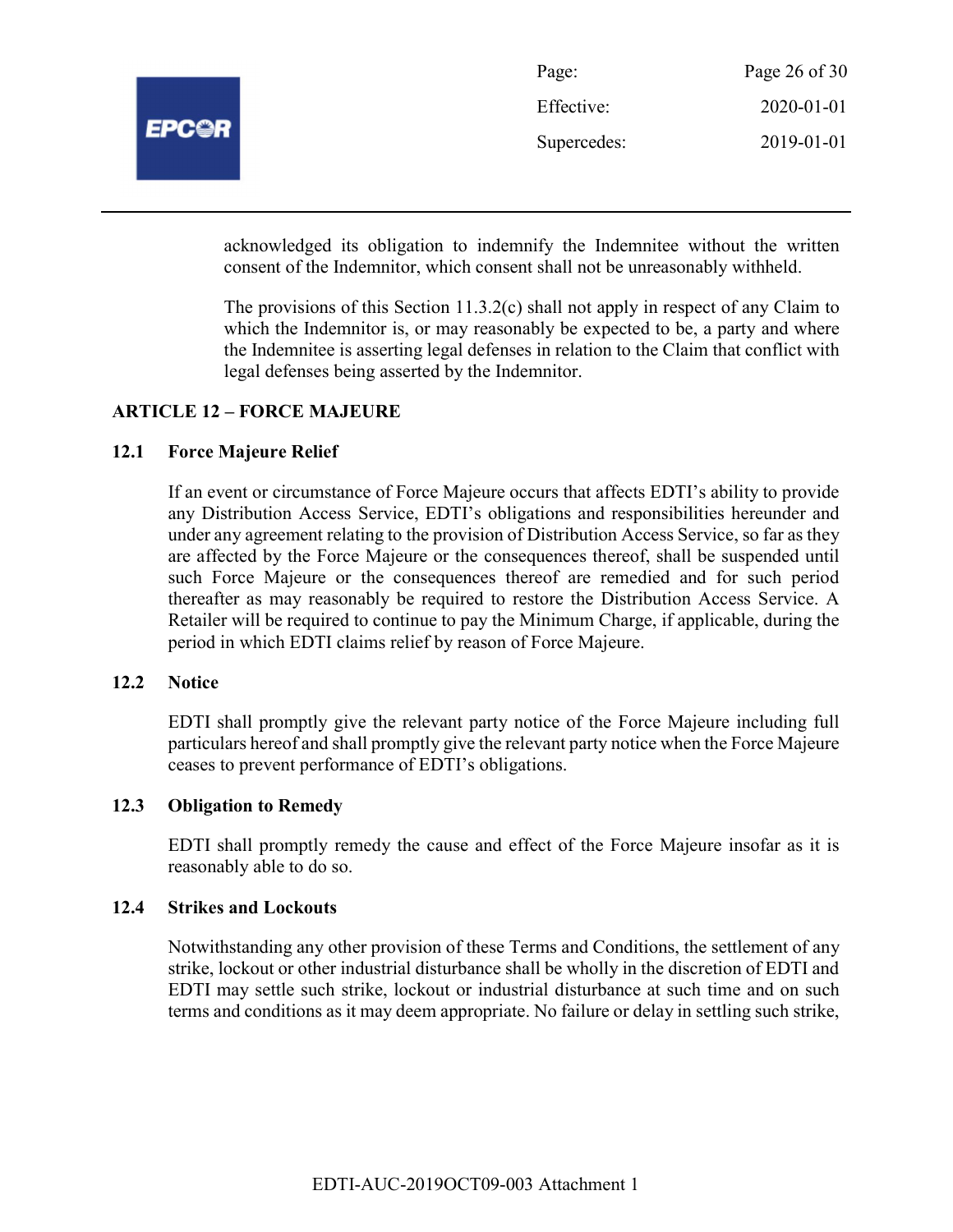

| Page:       | Page 27 of 30 |
|-------------|---------------|
| Effective:  | 2020-01-01    |
| Supercedes: | 2019-01-01    |

lockout or industrial disturbance shall constitute a cause or event within the control of EDTI or deprive EDTI of the benefits of this Article 12.

# ARTICLE 13 – DISPUTE RESOLUTION

#### 13.1 Resolution by EDTI and Retailer

If any dispute between EDTI and a Retailer arises at any time in connection with these Terms and Conditions, EDTI and the Retailer acting reasonably and in good faith, shall use all reasonable efforts to resolve the dispute as soon as possible in an amicable manner. If the dispute cannot be otherwise resolved pursuant to this Article 13, the chief executive officers of EDTI and the Retailer shall meet to attempt to resolve the dispute.

#### 13.2 Resolution by Arbitration

If any dispute has not been resolved pursuant to Section 13.1 hereof within thirty (30) days after notice from EDTI or the Retailer to the other of its desire to have the dispute resolved, then the dispute shall be resolved pursuant to Sections 13.3 to 13.11 hereof. EDTI and the Retailer shall abide by the terms of any award rendered by the arbitrator(s) appointed hereunder without delay.

#### 13.3 Arbitrators

All disputes or differences between EDTI and a Retailer in connection with these Terms and Conditions shall be referred (unless EDTI and the Retailer concur in the appointment of a single arbitrator) to a board of arbitrators consisting of one (1) arbitrator to be appointed by each of EDTI and the Retailer who shall, by instrument in writing, appoint a third arbitrator immediately after they are themselves appointed. Notwithstanding the foregoing, any disputed matters between EDTI and a Retailer relating to an order or direction made or approved by the Commission or falling within the exclusive jurisdiction of the Commission, shall be referred to the Commission for resolution.

#### 13.4 Failure to Concur

EDTI and a Retailer shall be deemed to have failed to concur in the appointment of a single arbitrator if such an arbitrator shall not have been appointed within fifteen (15) days after the serving by either EDTI or the Retailer on the other of notice requesting it to concur in the appointment of such an arbitrator.

#### 13.5 Refusal to Appoint an Arbitrator

If either EDTI or the Retailer shall neglect or refuse to appoint an arbitrator within fifteen (15) days after the other party (provided such other party has appointed its arbitrator) has served EDTI or the Retailer, as the case may be, with notice to make the appointment, the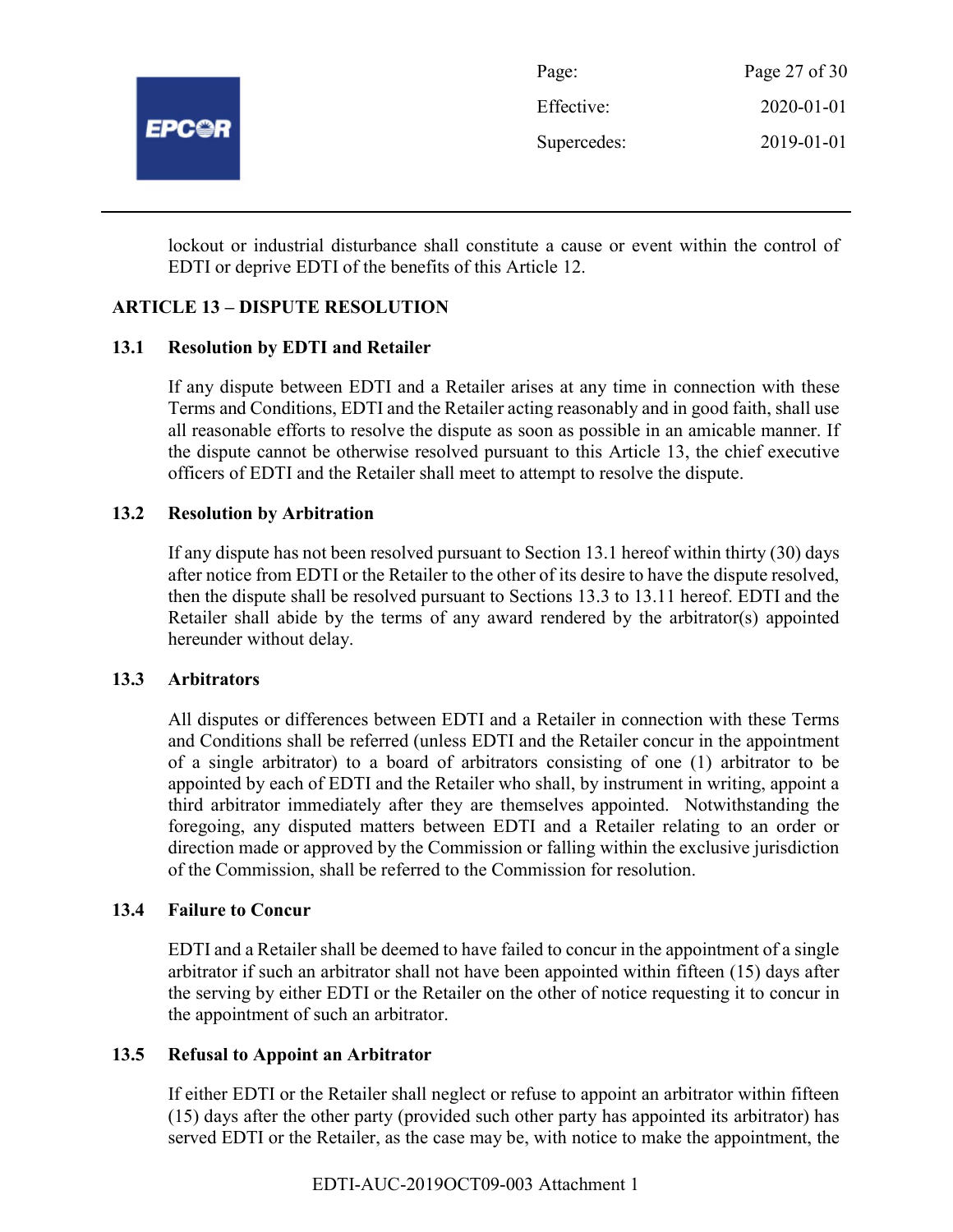

| Page:       | Page 28 of 30    |
|-------------|------------------|
| Effective:  | $2020 - 01 - 01$ |
| Supercedes: | 2019-01-01       |

party who has appointed its arbitrator shall be entitled to apply, upon notice to the other party, to a Justice of the Court of Queen's Bench of Alberta to appoint an arbitrator for the party in default.

## 13.6 Failure to Appoint a Third Arbitrator

If the arbitrators appointed by EDTI and the Retailer have not, within fifteen (15) days after their appointment or the appointment of the arbitrator last appointed, as the case may be, appointed a third arbitrator, either EDTI or the Retailer shall be entitled to apply upon notice to the other party to a Justice of the Court of Queen's Bench of Alberta to appoint such an arbitrator.

#### 13.7 Technical Competence

Any arbitrator appointed under the provisions of this clause whether by concurrence of EDTI and the Retailer, by either party, by the arbitrators, or by a Justice of the Court of Queen's Bench of Alberta shall, in the opinion of the persons making such appointment, be possessed of such technical or other qualifications as may be reasonably necessary to enable him to properly adjudicate upon the dispute or difference.

#### 13.8 Compensation of Arbitrators

Each party shall be responsible for the costs of the arbitrator appointed by it hereunder. The costs of the third arbitrator shall be divided evenly between the parties.

#### 13.9 Application of the Arbitration Act (Alberta)

Except as herein modified, the provisions of the Arbitration Act, R.S.A., 2000, c. A-43, as amended from time to time, shall apply to any arbitration proceeding.

#### 13.10 Decisions Binding

A decision of the single arbitrator or the majority of the three arbitrators named or appointed shall be final and binding upon each of the parties to the dispute or difference.

#### 13.11 Continuity of Service

All performance required under these Terms and Conditions by EDTI and the Retailer and payment therefore shall continue during the dispute resolution proceedings contemplated by this Article 13, provided that in the case of any such proceedings pertaining to amounts payable under these Terms and Conditions, any payments or reimbursements required as a result of the proceedings shall be effective as of a date to be determined in such proceedings and interest shall be paid thereon by the party required to make the payment or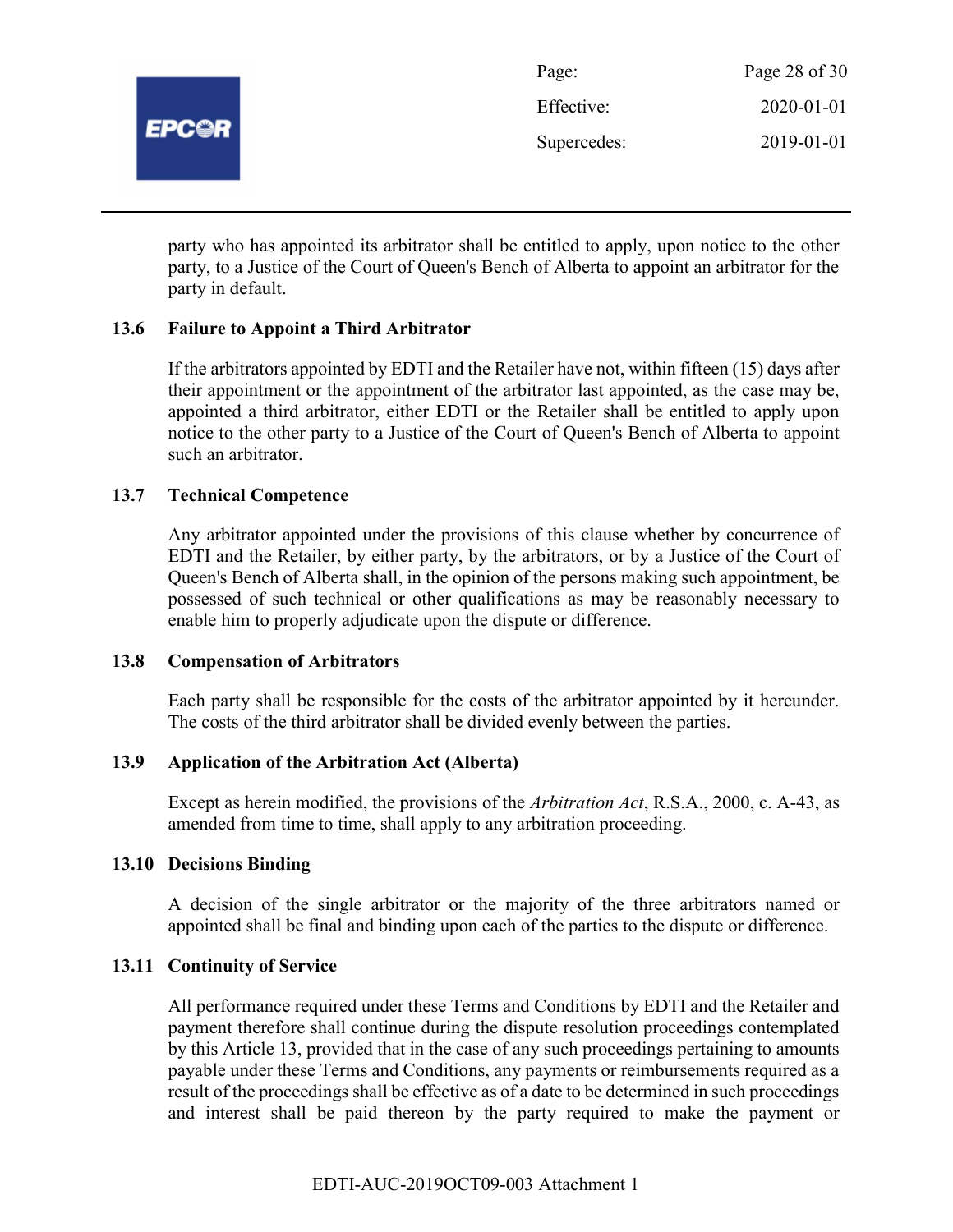

| Page:       | Page 29 of 30    |
|-------------|------------------|
| Effective:  | $2020 - 01 - 01$ |
| Supercedes: | 2019-01-01       |

reimbursement on the amount thereof at the rate quoted by the Royal Bank of Canada as its "prime rate" from the date so determined until paid.

# ARTICLE 14 – ADDITIONAL PROVISIONS RELATING TO SERVICES

## 14.1 Independent System Operation or Transmission Facility Owner Requirements

The Retailers acknowledge and agree that EDTI is bound by all operating instructions, policies and procedures of the ISO and transmission facility owners which are needed to maintain the integrity of the Interconnected Electric System. The Retailers acknowledge and agree that they will cooperate with EDTI so that EDTI will be in compliance with all such operating instructions, policies and procedures which include, but are not limited to, those operating instructions, policies and procedures pertaining to minimum and maximum generation emergencies, and supply voltage reduction or full interruption of Customer load by either manual or automatic means.

## 14.2 Compliance with Applicable Legal Authorities

EDTI and the Retailer are subject to, and shall comply with, all existing or future applicable federal, provincial and local laws, all existing or future orders or other actions of the ISO or of governmental authorities having applicable jurisdiction. EDTI will not violate, directly or indirectly, or become a party to a violation of any applicable requirement of the ISO or any applicable federal, provincial or local statute, regulation, bylaw, rule or order in order to provide Distribution Tariff Services to the Retailer or a Customer of the Retailer. EDTI's obligation to provide Distribution Tariff Services is subject to the condition that all requisite governmental and regulatory approvals for the provision of such Distribution Tariff Services will have been obtained and will be maintained in force during such period of Distribution Tariff Services.

#### 14.3 Service Interruption

While EDTI takes all reasonable efforts to guard against interruptions, it does not guarantee uninterrupted service. Without liability of any kind to EDTI, EDTI shall have the right to disconnect or otherwise curtail, interrupt or reduce Distribution Tariff Service to Customers whenever EDTI reasonably determines, or when EDTI is directed by the ISO, that such a disconnection, curtailment, interruption or reduction is:

- (a) necessary to facilitate construction, installation, maintenance, repair, replacement or inspection of any of EDTI's Facilities;
- (b) to maintain the safety and reliability of EDTI's distribution system; or,